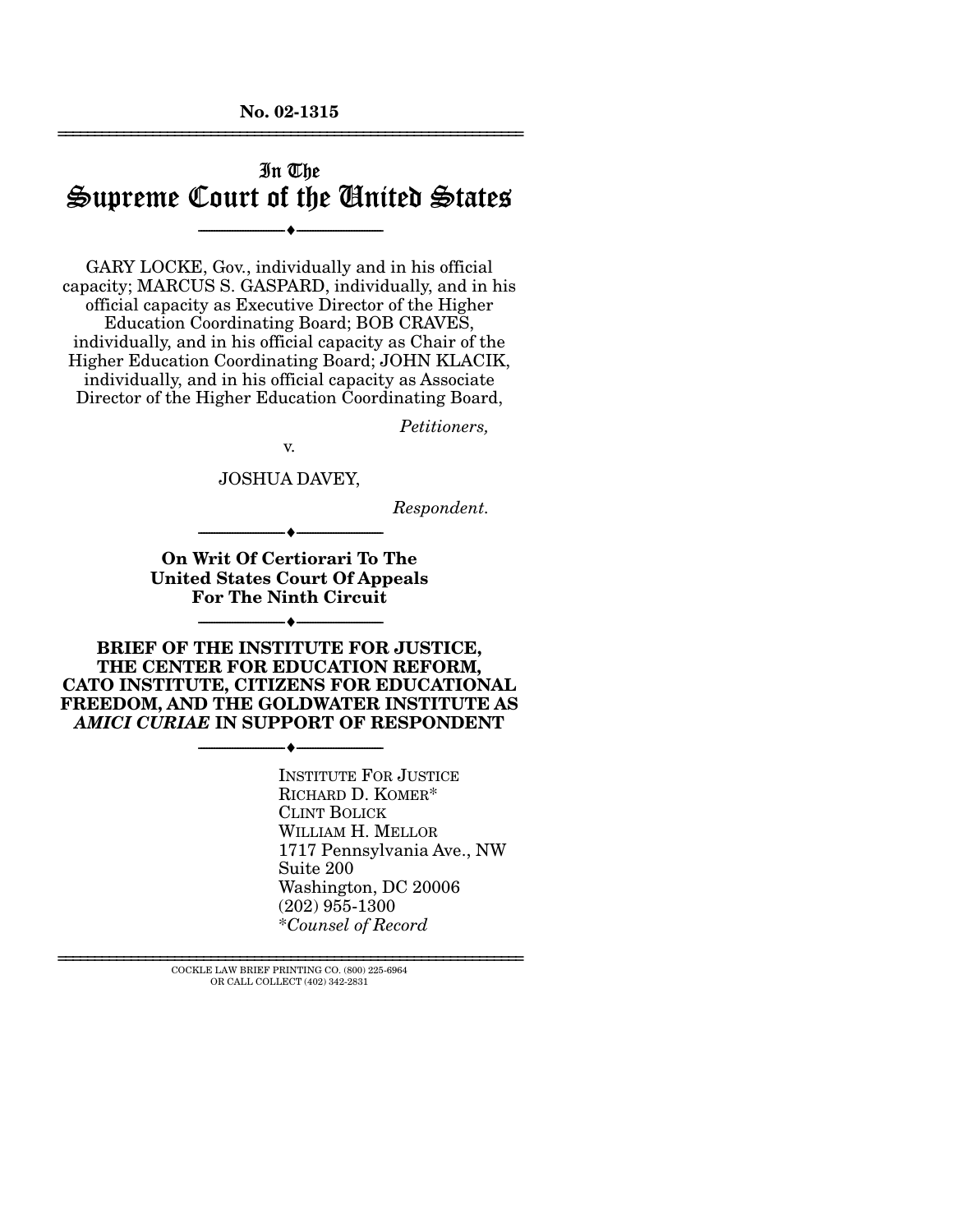## TABLE OF CONTENTS

# Page

|      | iii         |                                                                                                                                                                     |    |  |  |
|------|-------------|---------------------------------------------------------------------------------------------------------------------------------------------------------------------|----|--|--|
|      |             |                                                                                                                                                                     |    |  |  |
|      | 3           |                                                                                                                                                                     |    |  |  |
|      |             |                                                                                                                                                                     | 5  |  |  |
| L.   |             |                                                                                                                                                                     | 5  |  |  |
| II.  |             | WASHINGTON'S BLAINE AMENDMENT<br>CANNOT BE DIVORCED FROM ITS ANTE-<br>CEDENTS IN RELIGIOUS BIGOTRY                                                                  | 9  |  |  |
| III. |             | WASHINGTON'S EFFORTS TO CONTROL<br>AND CHANNEL THE FREE AND INDE-<br>PENDENT CHOICES OF INDIVIDUALS<br>WITH RESPECT TO RELIGION VIOLATE<br>THE FEDERAL CONSTITUTION | 13 |  |  |
|      | $A_{-}$     |                                                                                                                                                                     | 13 |  |  |
|      | <b>B.</b>   | Petitioners Wrongly Characterize<br>the<br>Ninth Circuit's Decision Below as Requir-<br>ing the State To Subsidize Davey's Right<br>To Pursue a Degree in Theology  | 16 |  |  |
|      | $C_{\cdot}$ | The Ninth Circuit Correctly Held That<br>Washington Violated Davey's Right to Free                                                                                  | 20 |  |  |
|      | D.          | Washington Violates the Free Speech<br>Clause By Engaging in Viewpoint Dis-<br>crimination When It Excludes Theology                                                | 22 |  |  |
|      | E.          | Washington Violates the Establishment<br>Clause By Inhibiting Religion                                                                                              | 24 |  |  |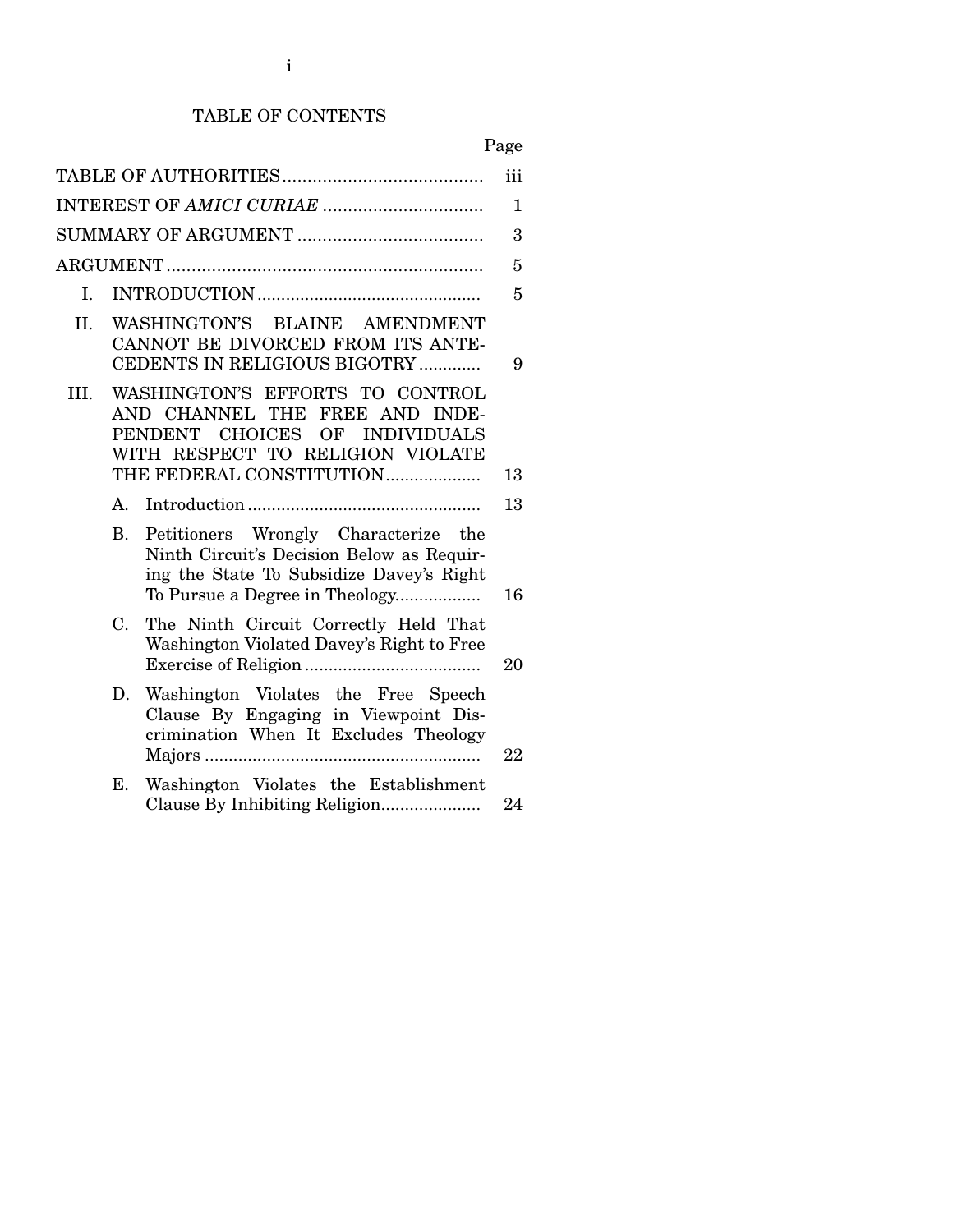## TABLE OF CONTENTS – Continued

Page F. Washington's Discrimination Based on Religion Violates the Equal Protection Clause . 26 CONCLUSION............................................................ 28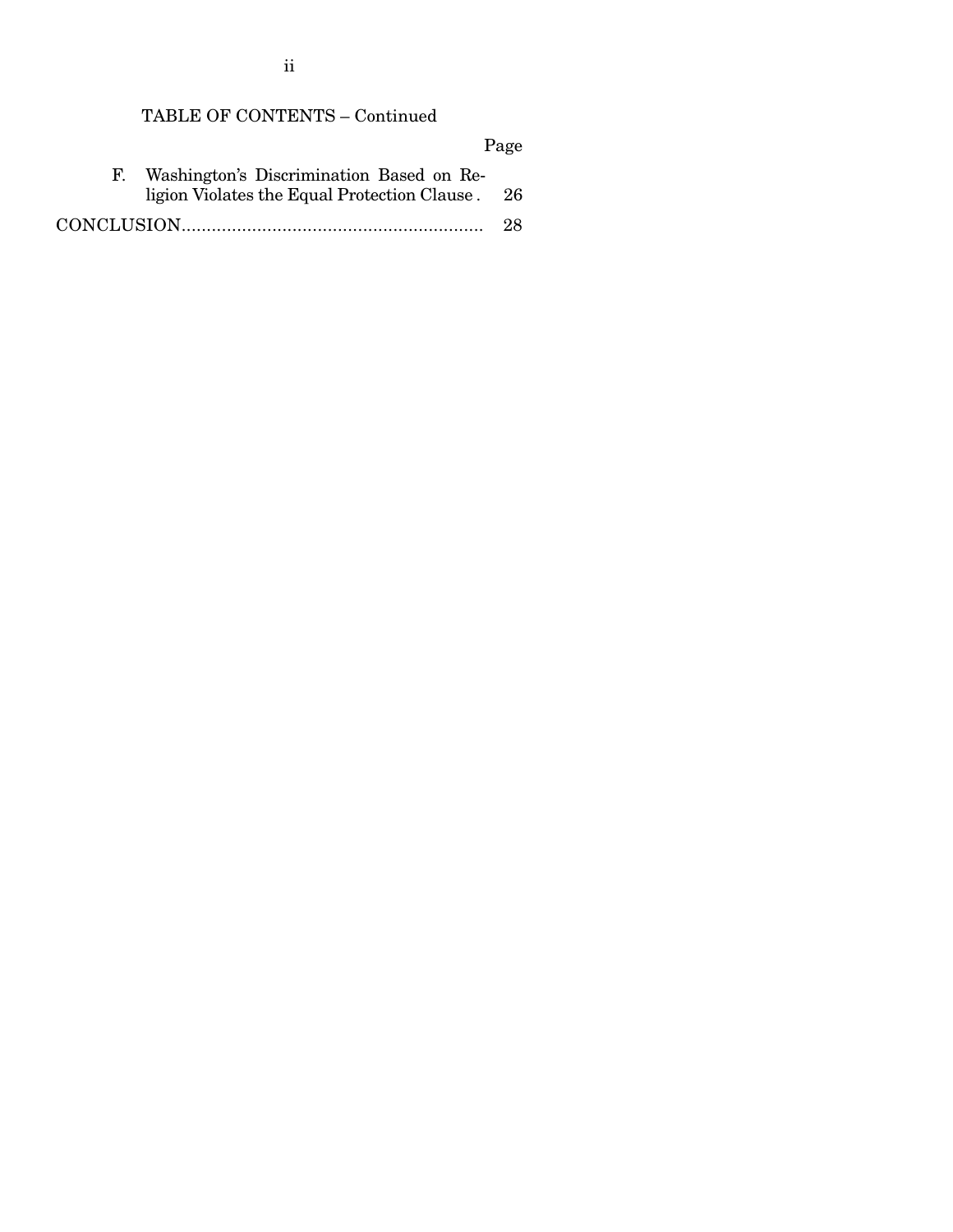## TABLE OF AUTHORITIES

# Page

## CASES

| American Sugar Refining Co. v. Louisiana, 179                                                                                                   |
|-------------------------------------------------------------------------------------------------------------------------------------------------|
| Americans United for Separation of Church and<br>State v. State of Colorado, 648 P.2d 1072 (Colo.<br>$1982)$                                    |
| Association de Maestros v. Torres, 137 D.P.R. 528,                                                                                              |
| Bd. of Ed. v. Allen, 392 U.S. 236 (1968)  8, 14, 28                                                                                             |
| Bd. of Ed. v. Antone, 384 P.2d 911 (Okla. 1963) 7                                                                                               |
| Bd. of Ed. v. Grumet, 512 U.S. 687 (1994) 20, 25                                                                                                |
| Bd. of Ed. of Westside Comm. Schools v. Mergens,                                                                                                |
| Bloom v. Sch. Comm., 379 N.E.2d 578 (Mass. 1978) 8                                                                                              |
| Burlington N. R.R. Co. v. Ford, 504 U.S. 648 (1994) 20, 26                                                                                      |
| California Teachers Ass'n v. Riles, 632 P.2d 953                                                                                                |
| Cammarano v. United States, 358 U.S. 498 (1959) 18                                                                                              |
| Capitol Square Rev. & Advisory Bd. v. Pinette, 515                                                                                              |
| Chittenden Town Sch. Dist. v. Dep't of Ed., 738 A.2d                                                                                            |
| $\begin{tabular}{llll} Church & of & the & Lukumi & Babalu & Aye & v. & City & of \\ Hialeah, 508 & U.S. & 520 & (1993)20, 21 \\ \end{tabular}$ |
| Committee for Public Education v. Nyquist, 413                                                                                                  |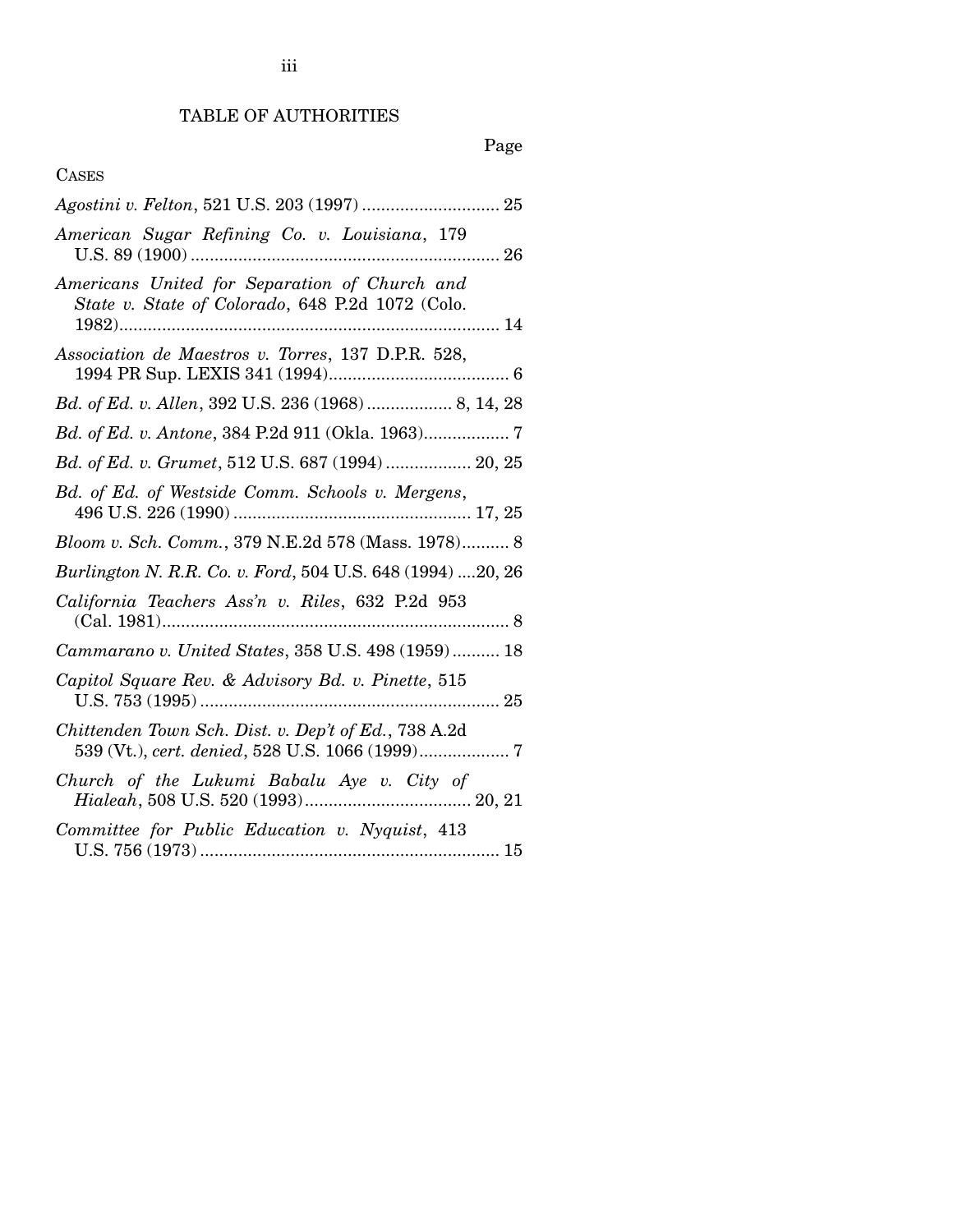| Page                                                     |
|----------------------------------------------------------|
| Davey v. Locke, 299 F.3d 748 (9th Cir. 2002)  19         |
| Edwards v. Aguillard, 482 U.S. 578 (1987)  25            |
| Employment Division v. Smith, 494 U.S. 872 (1990) 22, 27 |
|                                                          |
| Everson v. Board of Education, 330 U.S. 1 (1947)passim   |
| Fannin v. Williams, 655 S.W.2d 480 (Ky. 1983) 8          |
| Gaffney v. Dep't of Ed., 220 N.W.2d 550 (Neb. 1974) 8    |
| Good News Club v. Milford Central Sch., 533 U.S.         |
| Griswold v. Connecticut, 381 U.S. 479 (1965) 23          |
| Harris v. McRae, 448 U.S. 297 (1980) 16, 18, 19          |
|                                                          |
| Hobbie v. Unemployment Appeals Comm., 480 U.S.           |
| Kotterman v. Killian, 972 P.2d 606 (Ariz. 1999)  10      |
| Lamb's Chapel v. Center Moriches Union Free Sch.         |
|                                                          |
| Lemon v. Kurtzman, 403 U.S. 602 (1971)  25               |
| Maher v. Roe, 432 U.S. 464 (1977) 16, 18                 |
| Matthews v. Quinton, 362 P.2d 932 (Alaska 1961)  7       |
|                                                          |
| McDonald v. Sch. Bd., 246 N.W.2d 93 (S.D. 1976)  8       |
|                                                          |
| Meyer v. Nebraska, 262 U.S. 390 (1923) 16                |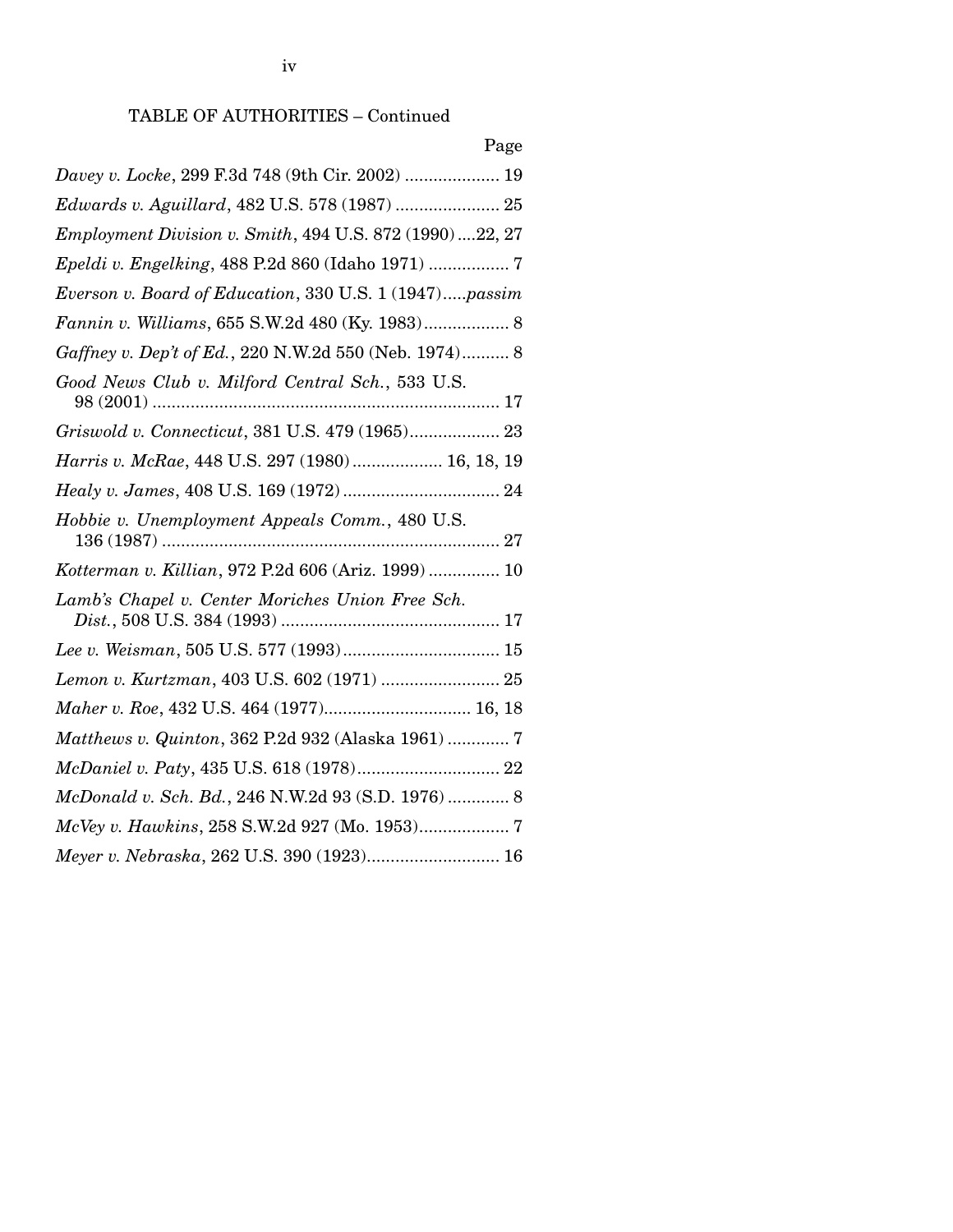| Page                                                                                           |
|------------------------------------------------------------------------------------------------|
| Mitchell v. Helms, 530 U.S. 793 (2000)  7, 9, 12                                               |
| Mueller v. Allen, 463 U.S. 388 (1983) 14                                                       |
| Nat'l Endowment for the Arts v. Finley, 524 U.S.                                               |
| Niemotko v. Maryland, 340 U.S. 268 (1951)  20, 26                                              |
| Opinion of the Justices, 216 A.2d 668 (Del. Sup.                                               |
| Pastor v. Tussey, 512 S.W.2d 97 (Mo. 1974)  8                                                  |
| Pierce v. Society of Sisters, 268 U.S. 510 (1925)11, 13, 16, 18                                |
| Regan v. Taxation Without Representation, 461 U.S.                                             |
| Regents of the Univ. of California v. Bakke, 438 U.S.                                          |
| Rosenberger v. Rectors & Visitors of the University<br>of Virginia, 515 U.S. 819 (1995) 17, 20 |
|                                                                                                |
| Sch. Dist. Of Abington Township v. Schempp, 374                                                |
| Sherbert v. Verner, 374 U.S. 398 (1963) 27                                                     |
|                                                                                                |
| State ex rel. Nussbaum, 115 N.W.2d 761 (Wis. 1962)  7                                          |
| Thomas v. Review Bd., 450 U.S. 707 (1981) 27                                                   |
| United States v. American Library Ass'n, 123 S. Ct.<br>. 24                                    |
| United States v. Armstrong, 517 U.S. 687 (1996)  20, 26                                        |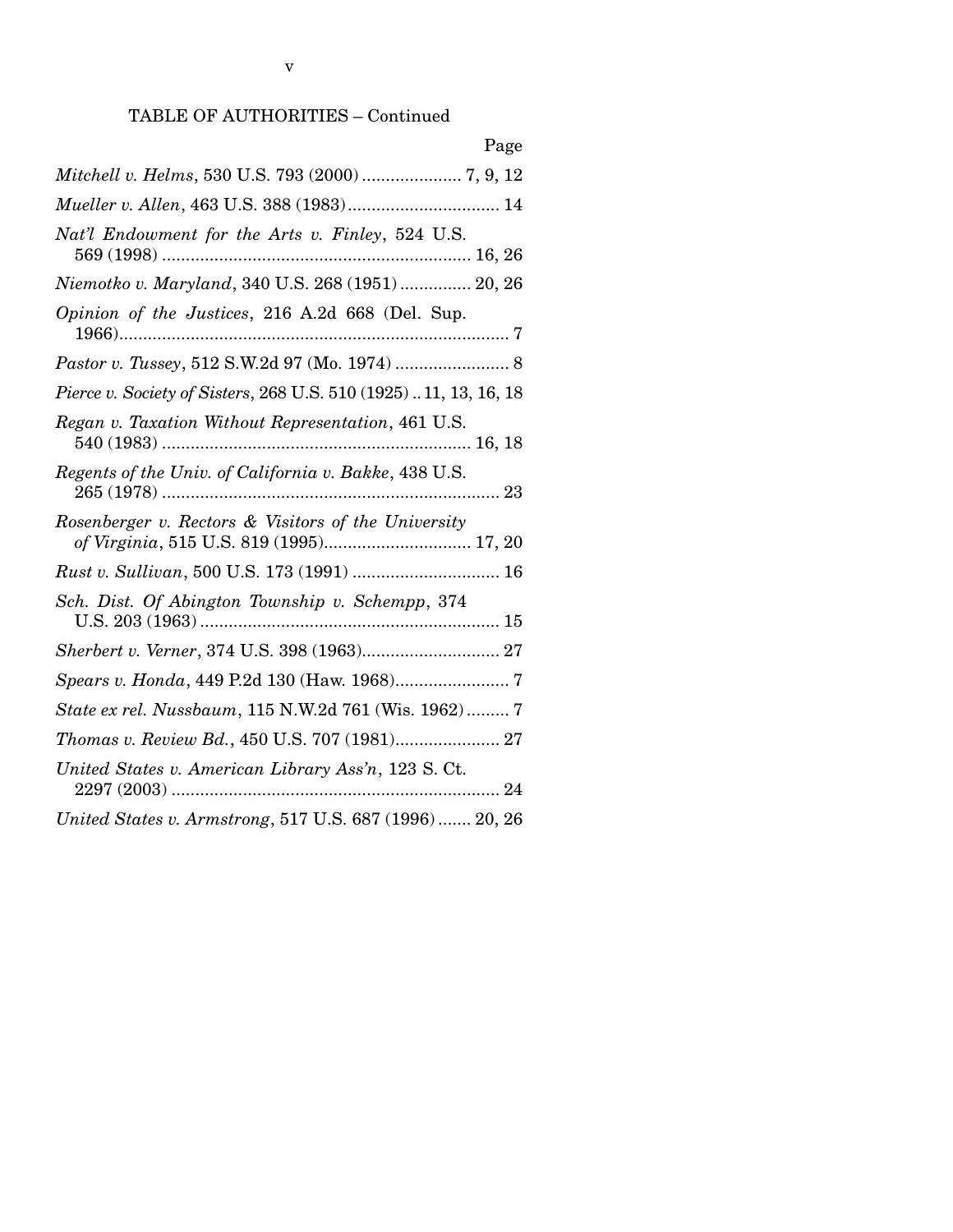### Page

| Visser v. Nooksack Valley School Dist., 207 P.2d 198   |  |
|--------------------------------------------------------|--|
|                                                        |  |
|                                                        |  |
|                                                        |  |
| Witters v. Washington Dept. of Servs. for the Blind,   |  |
| Zelman v. Simmons-Harris, 536 U.S. 639 (2002) 1, 7, 14 |  |
| Zobrest v. Catalina Foothills School Dist., 509 U.S.   |  |

## CONSTITUTIONAL PROVISIONS

|--|--|--|--|

## CODES AND STATUTES

| 25 Stat. 676-77 (1889) (Enabling Act of 1889)11         |  |
|---------------------------------------------------------|--|
|                                                         |  |
| 20 U.S.C. § 1070a et seq. (Guaranteed Student Loans) 12 |  |
|                                                         |  |
|                                                         |  |

## OTHER PUBLICATIONS

|  | Bolick, Voucher Wars: Waging the Legal Battle Over |  |
|--|----------------------------------------------------|--|
|  |                                                    |  |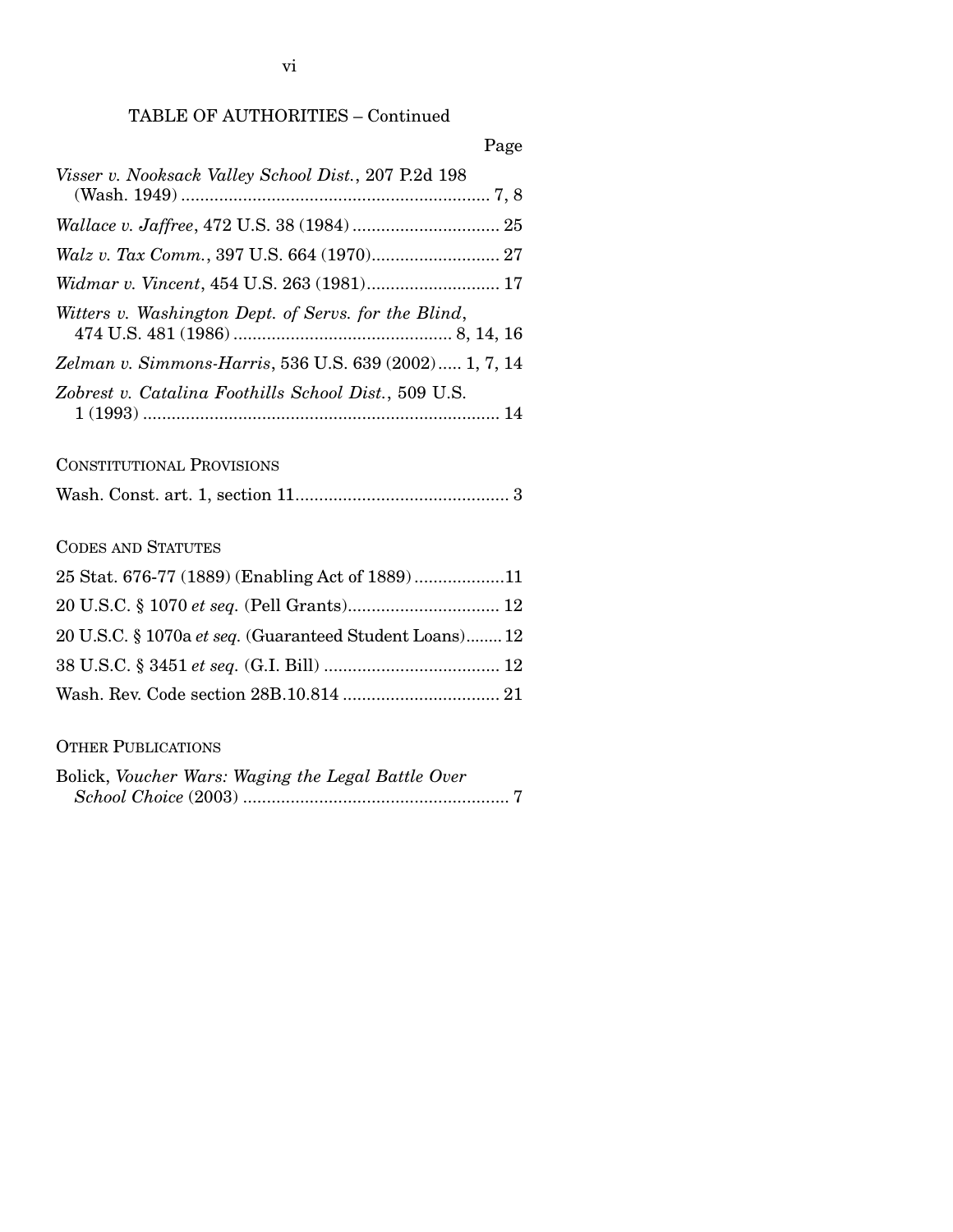| Gall, The Past Should Not Shackle The Present:<br>The Revival of a Legacy of Religious Bigotry By<br>Opponents of School Choice, 59 N.Y.U. Ann. Surv. |
|-------------------------------------------------------------------------------------------------------------------------------------------------------|
| Jorgenson, The State and the Non-Public School;                                                                                                       |
| Viteritti, Blaine's Wake: School Choice, the First<br>Amendment, and State Constitutional Law, 21                                                     |
| Volokh, Equal Treatment Is Not Establishment, 13                                                                                                      |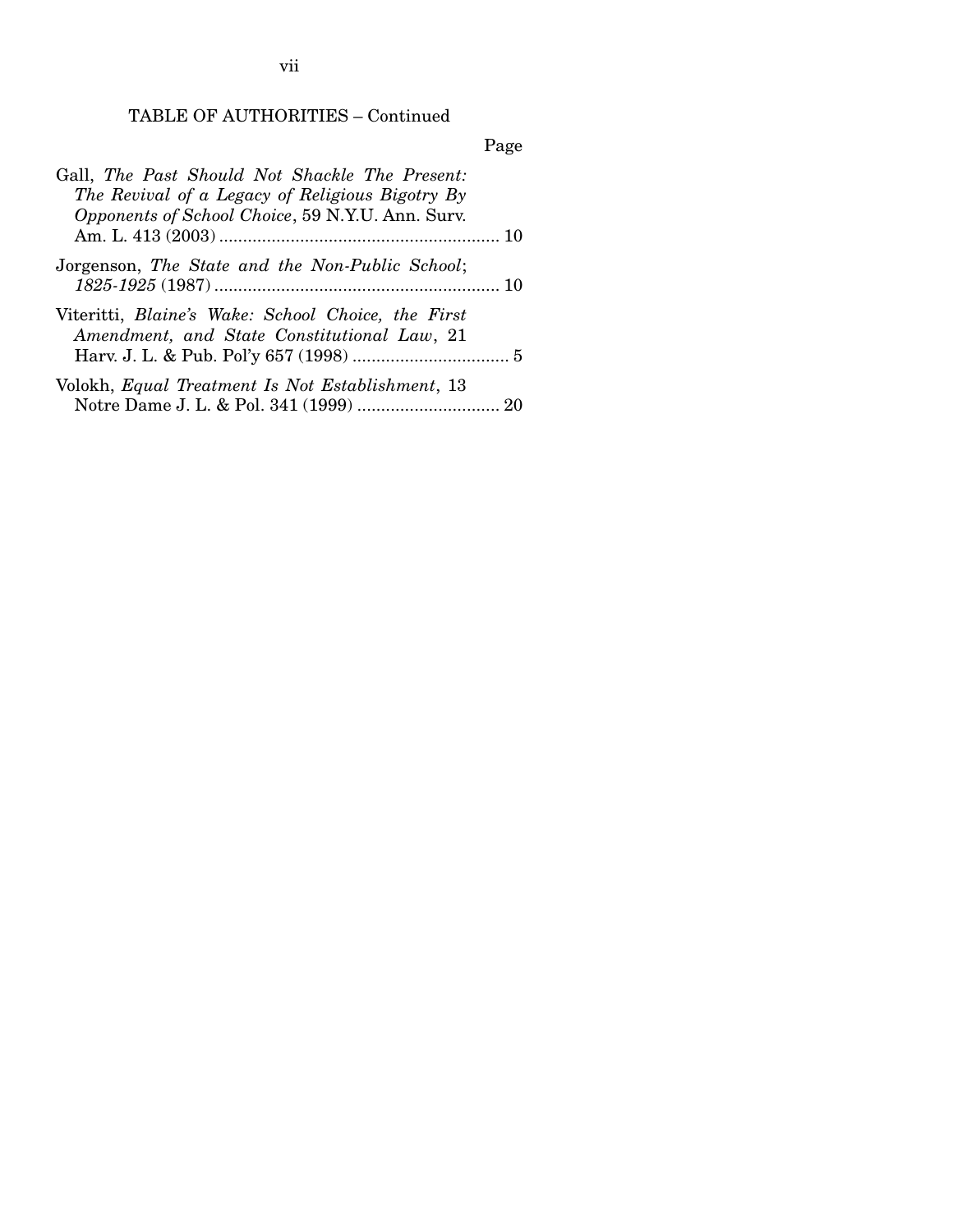The **Institute for Justice** is a 501(C)(3) nonprofit, public interest law firm dedicated to protecting individual liberties. One of the core areas on which the Institute focuses its activities is the promotion of parental choice in education. Since its founding 12 years ago, the Institute has participated in the defense of every parental choice program passed by the various state legislatures, including *Zelman v. Simmons-Harris*, 536 U.S. 639 (2002), usually by representing as defendant-intervenors parents of schoolchildren attending schools using scholarships made available under these programs. A primary legal issue in these cases has been whether the inclusion of parental options to choose a religious school for their children to attend comports with the federal and state constitutions' religion clauses.

 The **Center for Education Reform** ("CER") is a national voice for more choices in education and more rigor in education programs, both of which are key to more effective schooling. CER delivers practical, research-based information and assistance to engage a diverse lay audience – including parents, policymakers and education reform groups – in taking actions to ensure that U.S. schools are delivering a high quality education for all children in grades K-12.

<sup>&</sup>lt;sup>1</sup> This brief is filed with the consent of the parties. No counsel to any of the parties to this matter authored this Brief in whole or in part. No person or entity other than the *amici curiae* made a monetary contribution to the preparation and submission of this brief.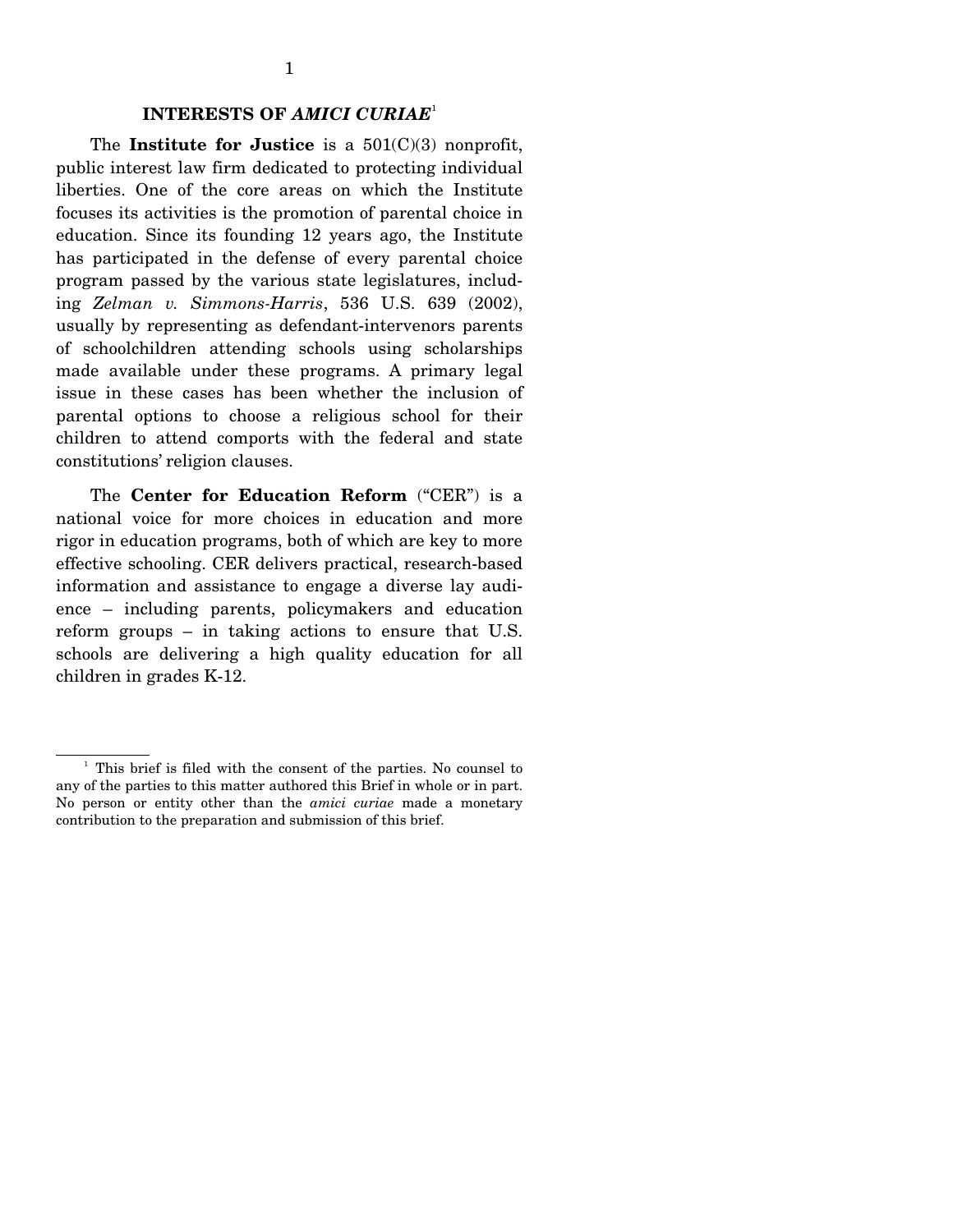The **Cato Institute** was established in 1977 as a nonpartisan public policy research foundation dedicated to advancing the principles of individual liberty, free markets, and limited government. Cato's Center for Constitutional Studies was established in 1989 to help restore the principles of limited constitutional government and to secure those rights, both enumerated and unenumerated, that are the foundation of individual liberty. Towards those ends the Institute and the Center undertake a wide variety of publications and programs. The instant case raises squarely issues of increased choice in the educational marketplace and the interaction of the First Amendment Establishment Clause and Free Exercise values and thus is of central interest to Cato and the Center.

 **Citizens for Educational Freedom** ("CEF") is a national, grassroots organization with its headquarters in Missouri. Founded in 1959, CEF is dedicated to supporting parents' rights to choose schools for their own children. The **Educational Freedom Foundation** is a charitable foundation affiliated with CEF and serves to educate the public about parental rights in education and school choice issues.

 **The Goldwater Institute**, established in 1988, is a nonprofit, independent, nonpartisan, research and educational organization dedicated to the study of public policy. Through its research papers, editorials, policy briefings and forums, the Institute advocates public policies founded upon the principles of limited government, economic freedom and individual responsibility. One of the central missions of the Goldwater Institute is studying and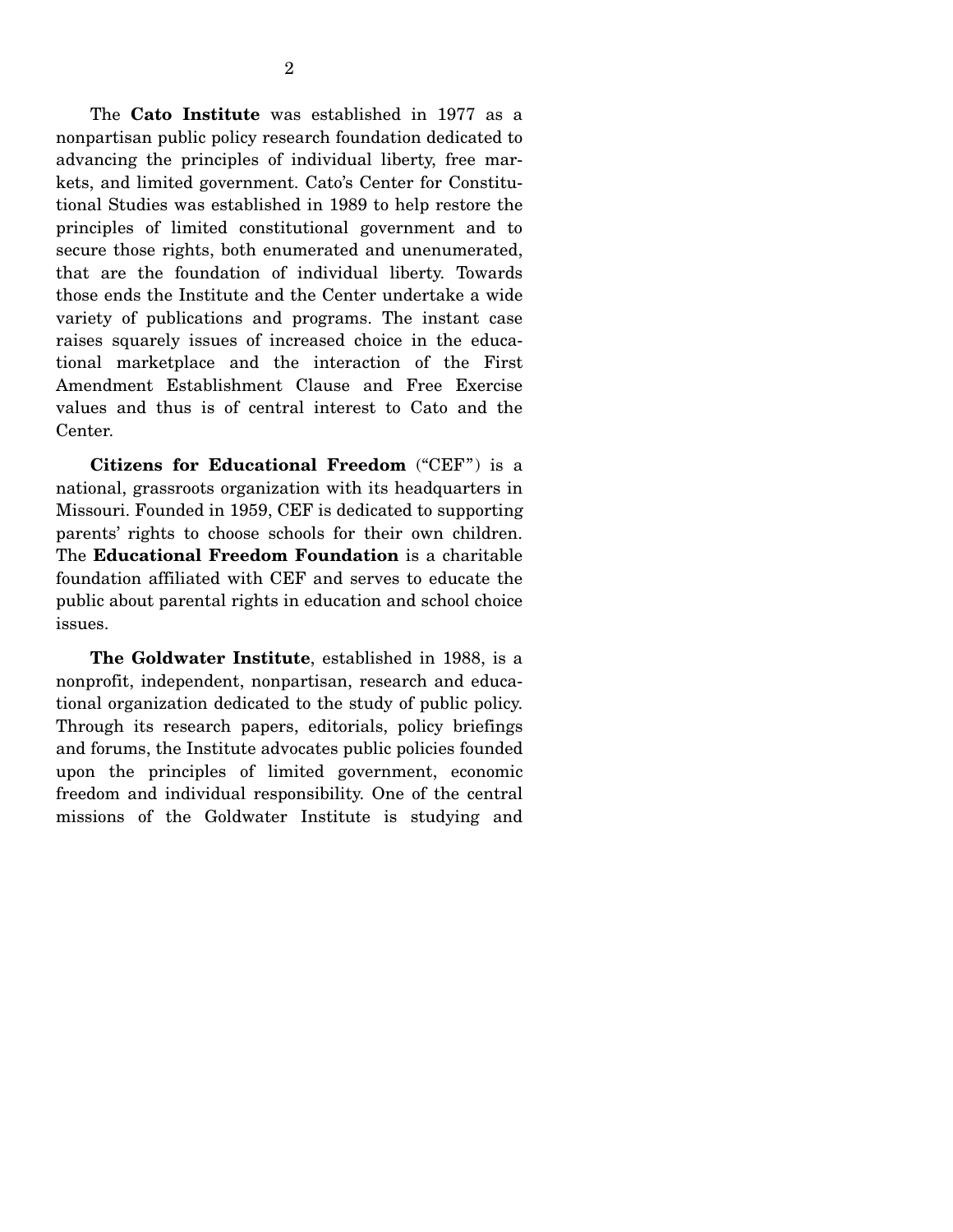promoting parental decision making and control in education.

--------------------------------- ♦ ---------------------------------

#### **SUMMARY OF ARGUMENT**

 The U.S. Constitution does not permit states to control or channel the free and independent choices of individuals in matters of religion or speech. Yet, in the case under consideration, that is precisely what the state of Washington has sought to do under the aegis of the state constitution's Blaine Amendment (Wash.Const. art. 1, section 11). More broadly, the state has asserted the right to subsidize individuals' choices of secular higher education while denying equal benefits to those who would choose an education with religious purpose. This constitutes discrimination on the basis of religion, violating no less than four provisions of the Federal Constitution.

 As the Ninth Circuit held below, Washington's denial of a Promise Scholarship to Joshua Davey solely because he had chosen to pursue a Pastoral Studies major at a religious college violated his rights under the Free Exercise of Religion Clause of the First Amendment. His choice of this major was religiously motivated, and Washington's denial was unquestionably based upon its conclusion that to fund his scholarship would violate the state's Blaine Amendment language prohibiting the application of state funds to religious instruction or the support of any religious establishment.

 Washington's action also constituted viewpoint discrimination under the Free Speech Clause. Were Davey studying theology courses at a public or private secular university he would have received the scholarship. It was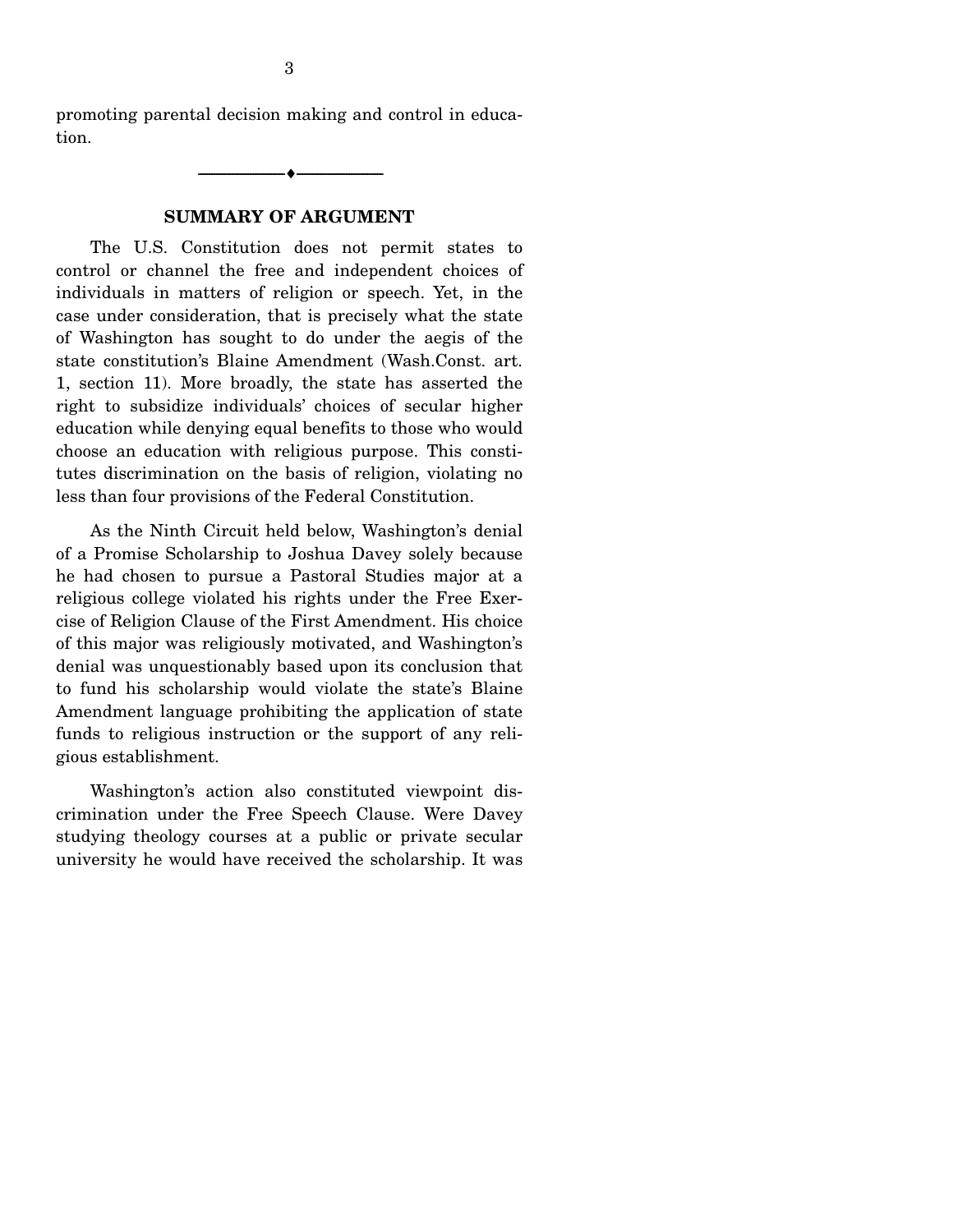only because his college was religious and taught theology from the perspective of religious truth that Washington disqualified him from state aid.

 In distinguishing between theology programs and courses at religious versus secular institutions, Washington plainly draws a line on the basis of religion, a suspect classification under the Equal Protection Clause of the Fourteenth Amendment and subject to strict scrutiny under this Court's precedents. Washington lacks a compelling justification for this religious discrimination, nor is its exclusion of Mr. Davey narrowly tailored to meet such a justification.

 Finally, by discriminating against individuals choosing to major in religious studies offered from a religious perspective at religious colleges, Washington violates the Establishment of Religion Clause by deliberately hindering religion as against non-religion. The religious neutrality called for by this Court's *Lemon* test for Establishment Clause violations forbids programs with a primary effect either advancing *or inhibiting* a particular religion or religion in general. Extending the reach of Washington's Blaine Amendment to encompass the free and independent choices of private individuals plainly has the primary effect of inhibiting religion.

--------------------------------- ♦ ---------------------------------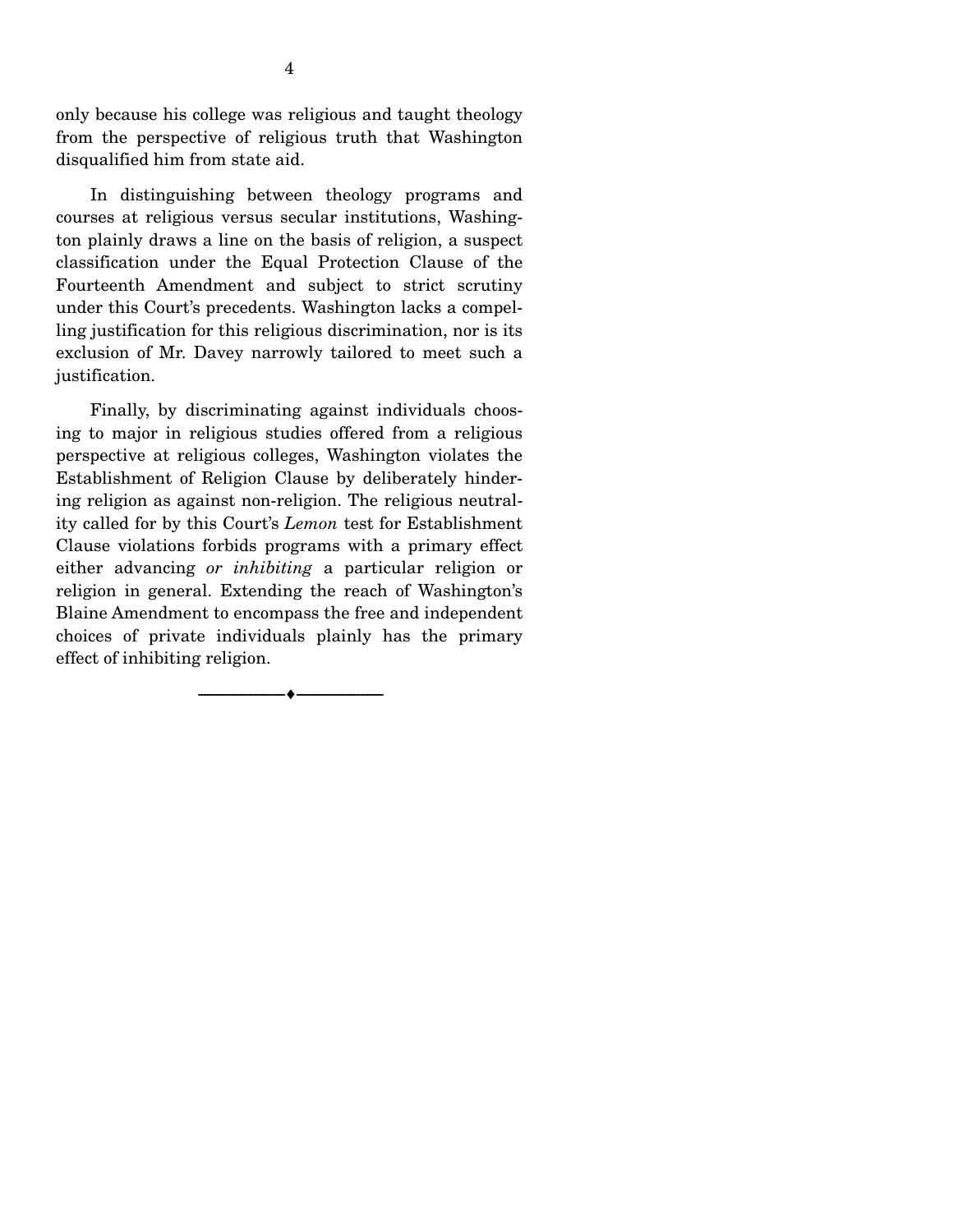#### **I. INTRODUCTION**

Washington, like 36 other states, has a religion clause in its state constitution familiarly known as a Blaine Amendment.<sup>2</sup> Some 29 states, not including Washington, have what commentators characterize as "compelled support" clauses involving religion in their constitutions.<sup>3</sup> All told, only three states have neither sort of provision in their constitutions.<sup>4</sup> Virtually all of these religion clauses were adopted long before – in some cases, more than a century before – this Court held in 1947 that the federal Constitution's religion clauses apply to the states in *Everson v. Board of Education*, 330 U.S. 1 (1947). The existence and prevalence of these state religion clauses create a myriad of opportunities for conflicting interpretations of state and federal requirements. One area where

<sup>3</sup> The common denominator of "compelled support" clauses is language stating that no person shall be compelled to attend or support any church or religious ministry without his consent. Generally of an earlier derivation than the Blaine Amendments, these clauses disestablished state churches/religions by stripping them of their previous state – mandated support.

<sup>4</sup> Louisiana, Maine, and North Carolina.

<sup>&</sup>lt;sup>2</sup> The common denominator of what we term the Blaine Amendments is a prohibition on state aid to sectarian (*i.e.*, religious) institutions. A number of states adopted such provisions before the federal Blaine Amendment narrowly failed to pass Congress with the requisite two-thirds majorities in 1876. The anti-Catholic Republican majorities in both houses of Congress had more than enough votes to subsequently require through enabling legislation that new applicants for statehood (such as Washington) include Blaine amendments in their state constitutions. See generally Viteritti, *Blaine's Wake: School Choice, the First Amendment, and State Constitutional Law*, 21 Harv. J. L. & Pub. Pol'y 657 (1998).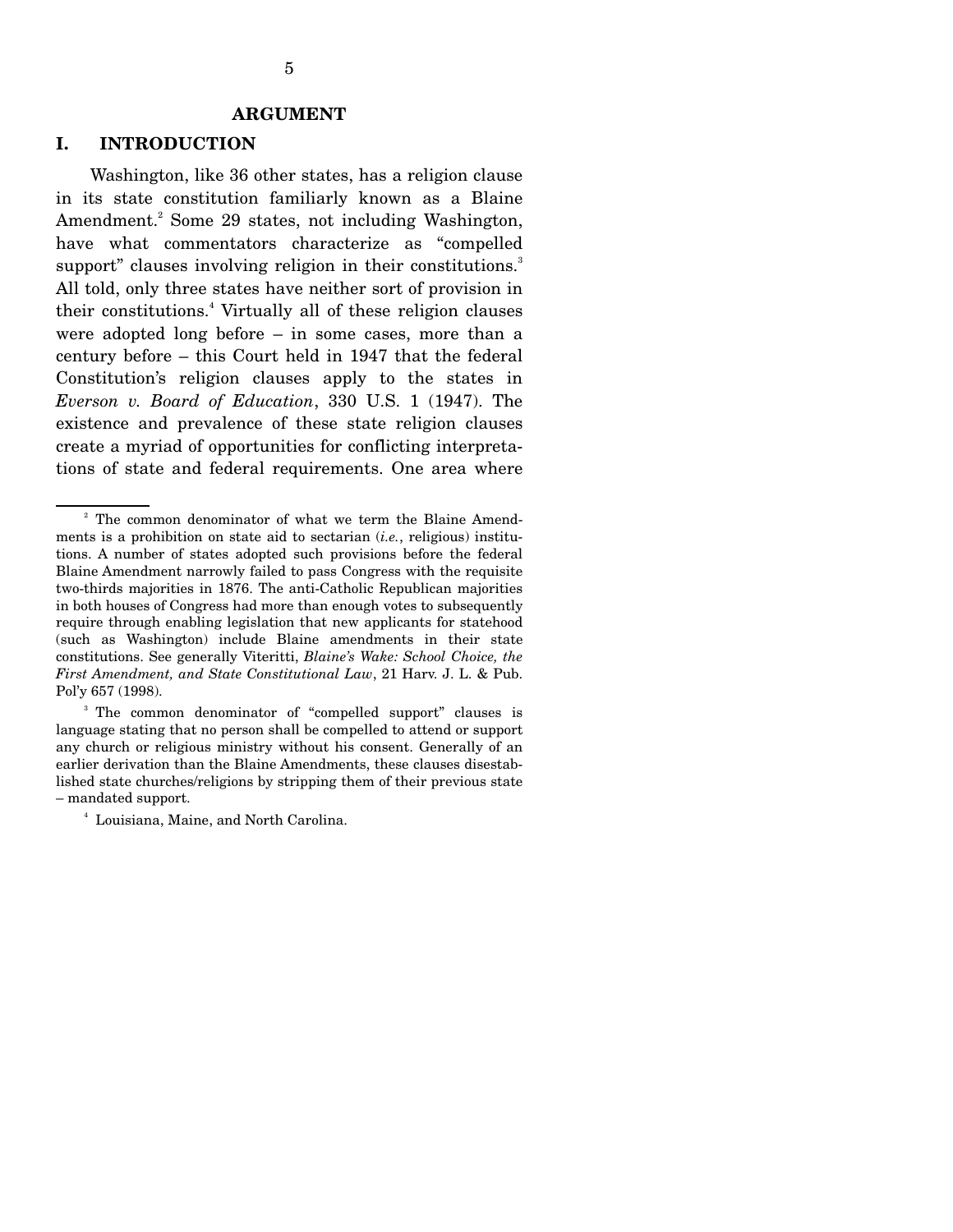these conflicts are particularly acute involves parental choice programs in education.

 Increasing dissatisfaction with the current condition of America's public elementary and secondary education system, particularly in America's inner cities, where a huge proportion of minority students are educated in school districts whose performance can at best be described as dismal, has spawned an intense interest in educational alternatives. Among the most promising alternatives are reforms premised on parental choice, in which parents are empowered to select private schools for their children by receiving scholarships or vouchers.<sup>5</sup> Such reforms engender fierce opposition on the part of organizations, such as the teachers' unions, that have a stake in preserving the near monopoly that public school systems exercise by virtue of their provision of free education. One of their most common allegations against parental choice proposals is that such proposals violate state constitutional religion clauses like the Blaine Amendments and compelled support provisions. They routinely subject such programs to legal challenges under the Blaine Amendments, often disrupting the programs and the precious educational opportunities they provide.<sup>6</sup>

<sup>5</sup> *Amici* include in this category tax credit programs that allow parents tax credits for private educational expenses or that help generate private scholarships by tax credits for donations to scholarship funds.

<sup>6</sup> For example, in 1994 the Puerto Rico Supreme Court invalidated an innovative parental choice program under its Blaine Amendment because it permitted parents to use scholarships to send their children to religious schools as well as private secular schools. *Association de Maestros v. Torres*, 137 D.P.R. 528, 1994 PR Sup. LEXIS 341 (1994). (Continued on following page)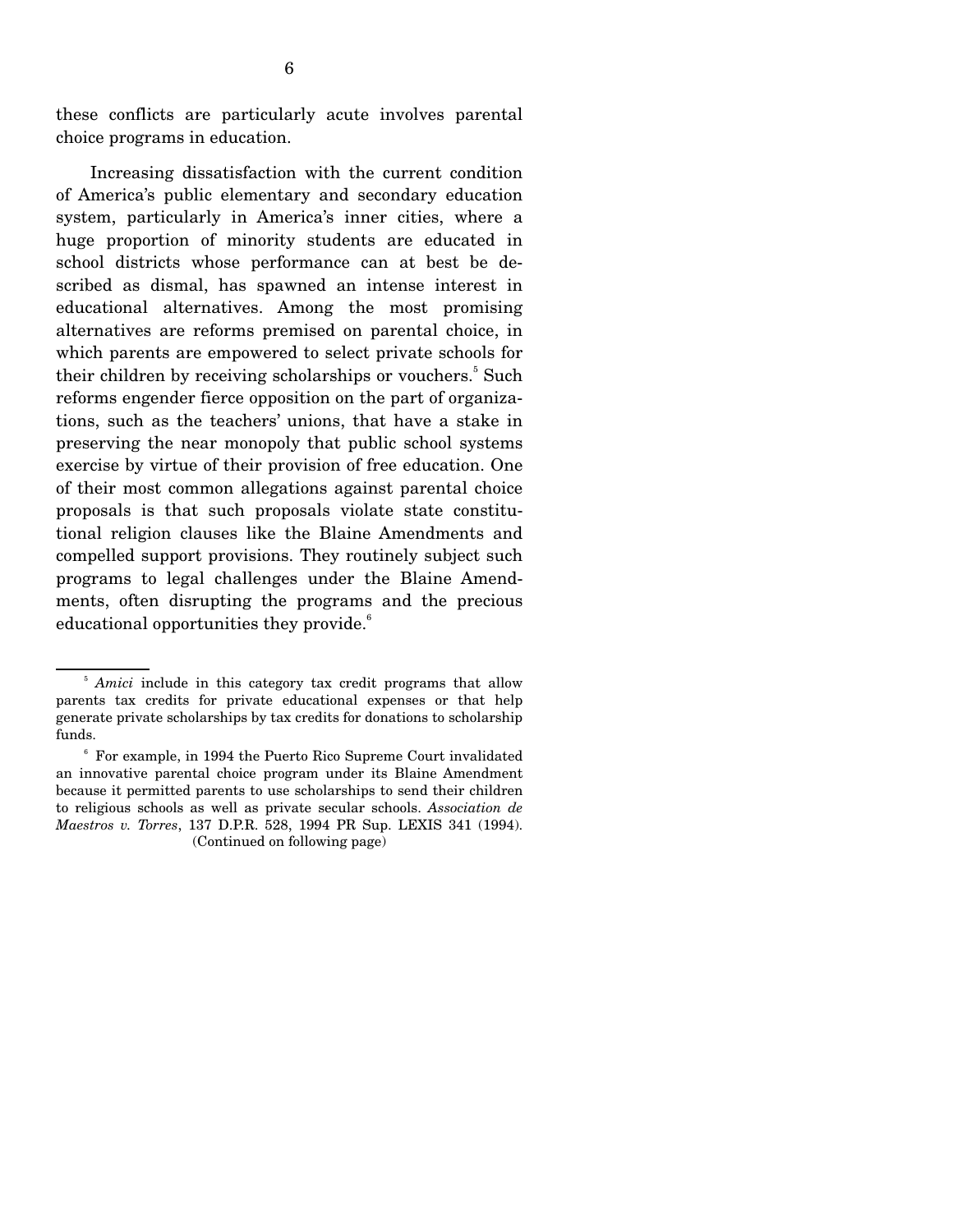These allegations are premised on the same reasoning that opponents presented to this Court under the Establishment Clause in *Zelman v. Simmons-Harris*, 536 U.S. 639 (2002). They interpret these provisions to prohibit aid to individuals who are given a free and independent choice of schools for their children to attend and who choose a religious provider, on the theory that the parents are inconsequential conduits of aid to the religious schools they've chosen. In essence, opponents of such programs equate aid to the families to aid given directly to the schools as schools.<sup>7</sup> A number of state supreme courts have in the past adopted this reasoning, sometimes conscious they were adopting a more restrictive approach than this Court has taken in analogous cases under the Establishment Clause.<sup>8</sup>

Similarly, in 1999, the Vermont Supreme Court reinterpreted the compelled support language in its constitution to prevent parents from selecting religious schools under its longstanding school choice program. *Chittenden Town Sch. Dist. v. Dep't of Ed.*, 738 A.2d 539 (Vt.), *cert. denied*, 528 U.S. 1066 (1999). Absent a definitive ruling from this Court that the Federal Constitution prohibits singling out religious schools and their patrons for adverse treatment, state parental choice programs will continue to be subjected to constant litigation reaching divergent results. See generally Bolick, *Voucher Wars: Waging the Legal Battle Over School Choice* (2003).

<sup>&</sup>lt;sup>7</sup> Amici are not arguing that direct aid to religious schools is or is not constitutional – that issue, left open by *Mitchell v*. *Helms*, 530 U.S. 793 (2000), is not raised by this case.

<sup>8</sup> See *Visser v. Nooksack Valley Sch. Dist.*, 207 P.2d 198 (Wash. 1949*)*; *McVey v. Hawkins*, 258 S.W.2d 927 (Mo. 1953); *Matthews v. Quinton*, 362 P.2d 932 (Alaska 1961); *State ex rel. Nussbaum*, 115 N.W.2d 761 (Wis. 1962); *Bd. of Ed. v. Antone*, 384 P.2d 911 (Okla. 1963); *Opinion of the Justices*, 216 A.2d 668 (Del. Sup. 1966); *Spears v. Honda*, 449 P.2d 130 (Haw. 1968); and *Epeldi v. Engelking*, 488 P.2d 860 (Idaho 1971), all disallowing the transportation of children to religious schools (Continued on following page)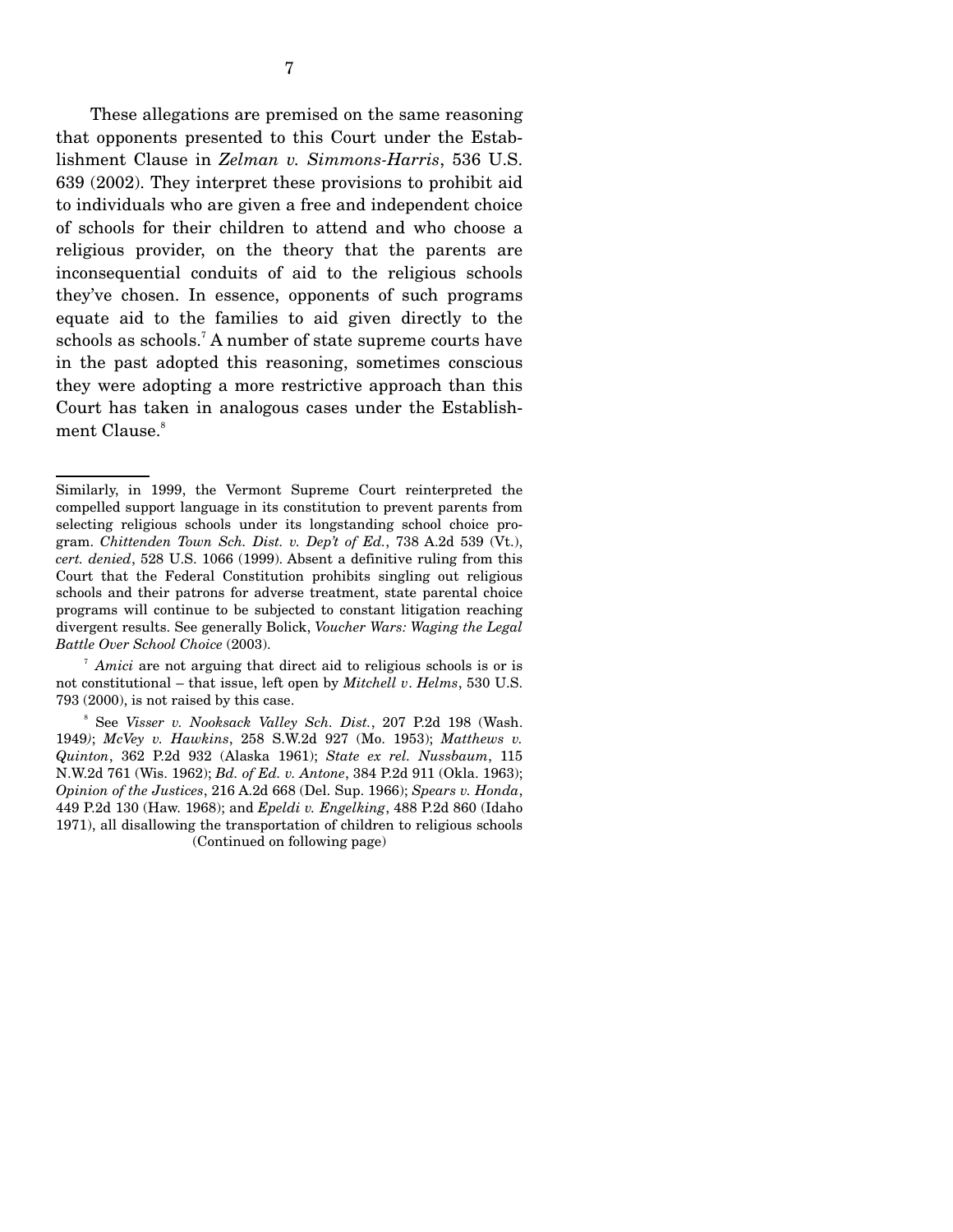The Washington Supreme Court is the most notorious in this regard. In *Visser v. Nooksack Valley School Dist.*, 207 P.2d 198 (Wash. 1949), just two years after this Court held in *Everson* that states were subject to the federal religion clauses in a case upholding New Jersey's practice of subsidizing the transportation of all children to their schools, including religious schools, the Washington Supreme Court held that its Blaine Amendment forbade a similar program in Washington. Similarly, after this Court issued its unanimous Establishment Clause decision in *Witters v. Washington Dept. of Servs. for the Blind*, 474 U.S. 481 (1986), holding that it was constitutional for Washington to allow Witters to pursue a religious vocation by attending a religious college with state assistance, but remanding the case to the Washington Supreme Court for a ruling on the effect of the Washington constitution, that court held that its Blaine Amendment prohibited Witters from using his entitlement at a religious college. *Witters v. Washington Comm'n for the Blind*, 771 P.2d 1119 (Wash.), *cert. denied*, 493 U.S. 850 (1989).

 It is this state court interpretation of the Washington Blaine Amendment that has led to the case under consideration. Washington continues to treat aid given to

under state religion clauses post-*Everson*. See *Gaffney v. Dep't of Ed.*, 220 N.W.2d 550 (Neb. 1974); *Pastor v. Tussey*, 512 S.W.2d 97 (Mo. 1974); *McDonald v. Sch. Bd.*, 246 N.W.2d 93 (S.D. 1976); *Bloom v. Sch. Comm.*, 379 N.E.2d 578 (Mass. 1978); *California Teachers Ass'n v. Riles*, 632 P.2d 953 (Cal. 1981); and *Fannin v. Williams*, 655 S.W.2d 480 (Ky. 1983), all disallowing free secular textbooks for children in religious schools under state religion clauses after this Court upheld a similar program under the Establishment Clause in *Bd. of Ed. v. Allen*, 392 U.S. 236 (1968).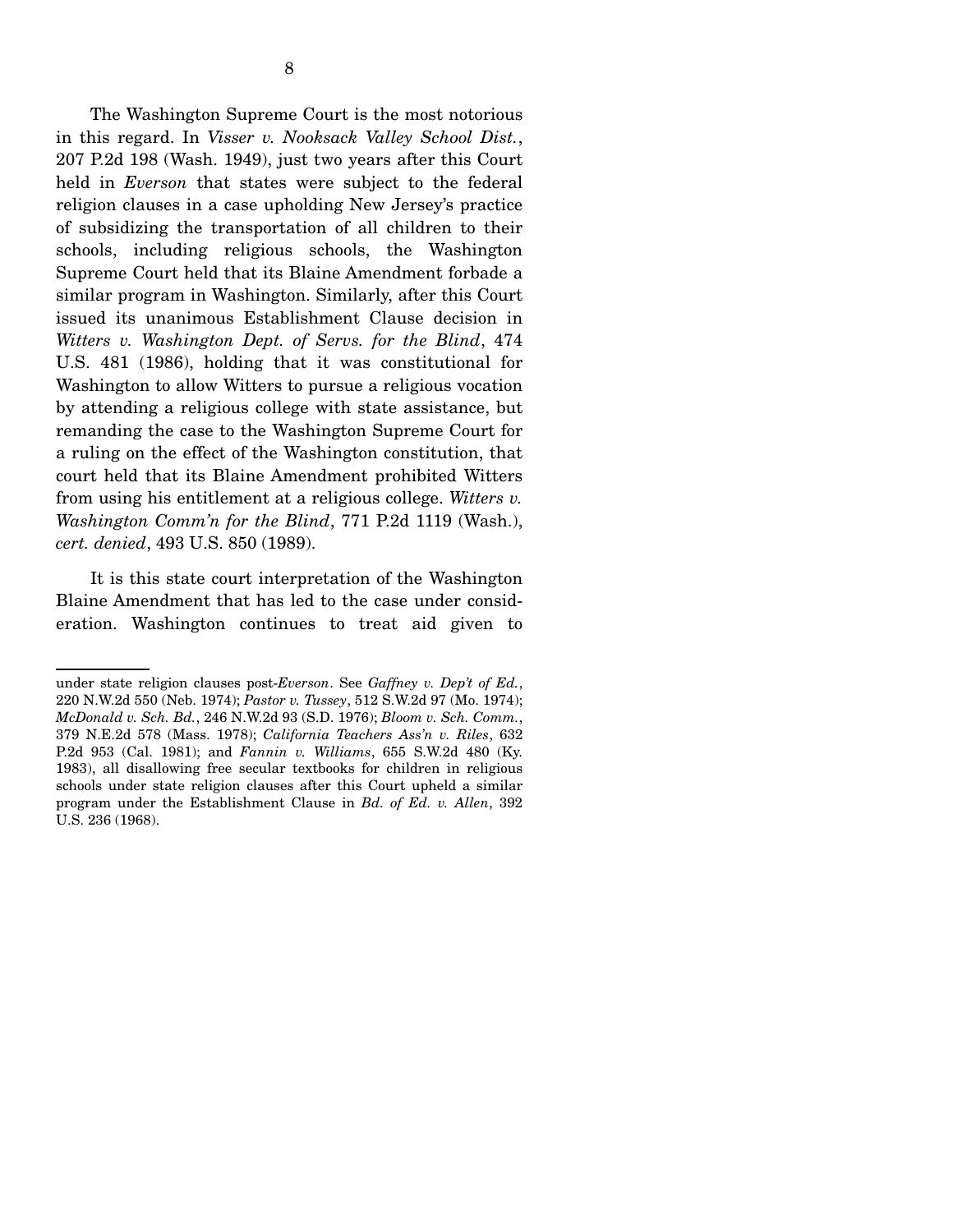individuals as aid to religious schools, even where the individuals choose such schools in a religiously-neutral program with a surfeit of secular choices. In so doing, Washington is applying a state constitutional provision that was designed to disadvantage Catholics in a way that now disadvantages all religions. This more "catholic" discrimination is equally repugnant to the principles of religious liberty incorporated into the U.S. Constitution, notwithstanding Washington's and its supporting *amici*'s attempts to justify its actions as simply a more rigorous and purportedly virtuous separation of church and state.

### **II. WASHINGTON'S BLAINE AMENDMENT CAN-NOT BE DIVORCED FROM ITS ANTECEDENTS IN RELIGIOUS BIGOTRY.**

Members of this Court have recognized that state Blaine Amendments are not a benign expression of a desire for a stricter separation of church and state. Justice Thomas, writing for the four-member plurality in *Mitchell v. Helms*, 530 U.S. 793, 828 (2000), stated that "hostility to aid to pervasively sectarian schools has a shameful pedigree that we do not hesitate to disavow. . . . Consideration of the [Blaine] Amendment arose at a time of pervasive hostility to the Catholic Church and to Catholics in general. And it was an open secret that 'sectarian' was a code word for 'Catholic.'" Similarly, the Arizona Supreme Court refused to apply its Blaine Amendment, which was modeled on Washington's, to a tax credit program, noting that "[t]he Blaine amendment was a clear manifestation of religious bigotry, part of a crusade manufactured by the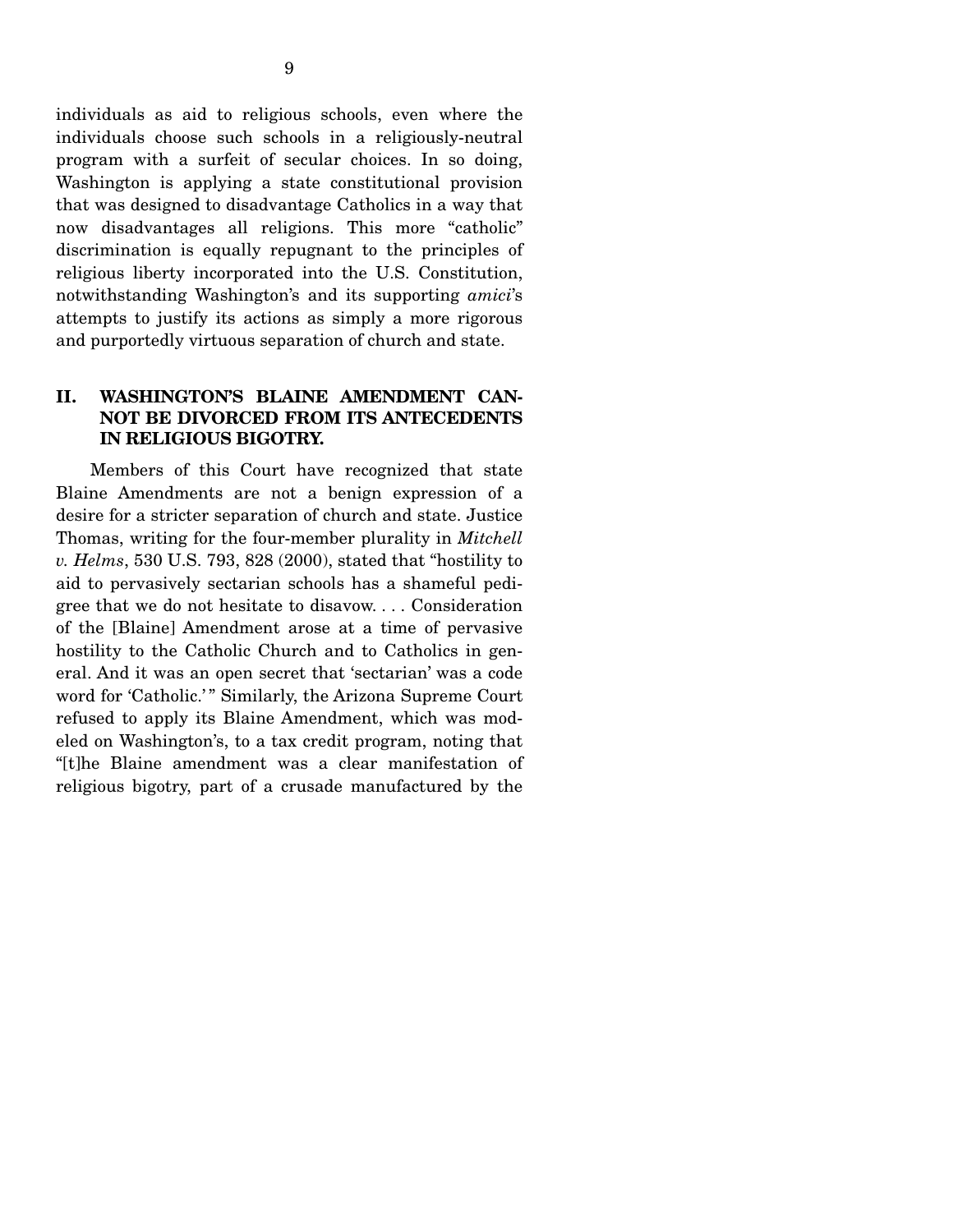contemporary Protestant establishment to counter what was perceived as a growing 'Catholic' menace." *Kotterman v. Killian*, 972 P.2d 606, 626 (Ariz. 1999).<sup>9</sup>

 Petitioners, and particularly their *amici* Historians and Law Scholars on Behalf of Petitioners, seek to obfuscate and deny this well-established history. In an effort that can at best be characterized as disingenuous, those *amici* contend that the federal Blaine Amendment arose from a variety of factors of which anti-Catholicism was but one, and that there is no evidence that Washington's Blaine Amendment was motivated by anti-religious or anti-Catholic animus. Rather, they suggest that state constitution drafters, both before and after the failed effort to enact the federal Blaine Amendment, were "primarily concerned with the survival of the nascent public schools and in securing their financial security."<sup>10</sup>

 What this analysis fails to put into proper perspective is that the "nascent public schools" these amendments sought to protect were in fact pervasively and intentionally Protestant institutions, hostile to the Catholic faith.<sup>11</sup> Protecting their monopoly over the use of state education

<sup>&</sup>lt;sup>9</sup> The court went on to say that "we would be hard pressed to divorce the amendment's language from the insidious discriminatory intent that prompted it." *Id.*

<sup>&</sup>lt;sup>10</sup> Brief *Amicus Curiae* of Historians and Law Scholars on Behalf of Petitioners at 17.

<sup>&</sup>lt;sup>11</sup> See generally Jorgenson, *The State and the Non-Public School*; *1825-1925* (1987); Gall, *The Past Should Not Shackle The Present: The Revival of a Legacy of Religious Bigotry By Opponents of School Choice*, 59 N.Y.U. Ann. Surv. Am. L. 413 (2003).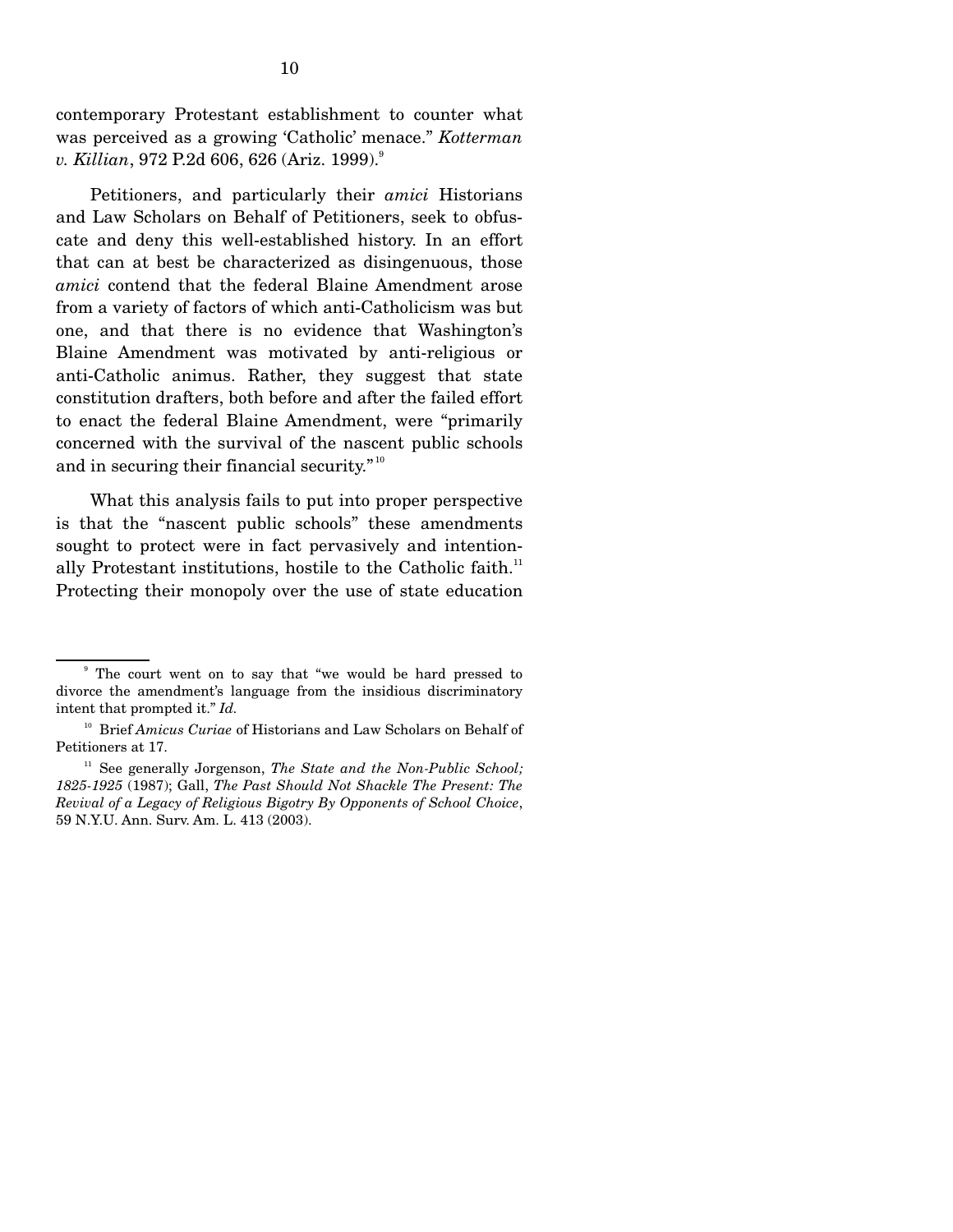funds was hardly a religiously-neutral act in that con $text.$ <sup>12</sup>

 Similarly, the absence of evidence regarding Anti-Catholicism in the debates on the Washington Constitution of 1889, in which the state Blaine Amendment language first appeared, is hardly dispositive of the question whether the Amendment was improperly motivated, because of the simple fact that the federal Enabling Act of 1889 *required* the state to establish a system of public schools free of sectarian control.<sup>13</sup> That Act effectively permitted the customary "nonsectarian" public schools (*i.e.*, generically Protestant public schools), while denying funding to "sectarian" Catholic schools.<sup>14</sup> That the federal government required Washington to incorporate the Blaine approach into its constitution in order to become a state simply means that the discriminatory motivation

<sup>&</sup>lt;sup>12</sup> The *amici* do appear to concede that the public schools of the 19th century had a "Protestant nonsectarian complexion" (*Amici* Brief at 19) and that "nonsectarian" meant a "watered-down Protestantism" in which doctrines distinguishing sects of Protestants were not taught (*id.* at 18). They fail to draw the obvious conclusion, however, that the effort to preserve the public school monopoly on funds was thus a bigoted and hypocritical effort by the Protestant establishment to retain funds for its schools and deny funds to those of the Catholics.

<sup>&</sup>lt;sup>13</sup> See Enabling Act, ch.180, section 4, 25 Stat. 676-77 (1889).

 $14$  The effort of Oregon in 1923, fueled by the Ku Klux Klan among others, to require that all schoolchildren attend public schools that led to this Court's decision in *Pierce v. Society of Sisters*, 268 U.S. 510 (1925), takes on a distinctly religious cast when one realizes that the public schools were generically Protestant.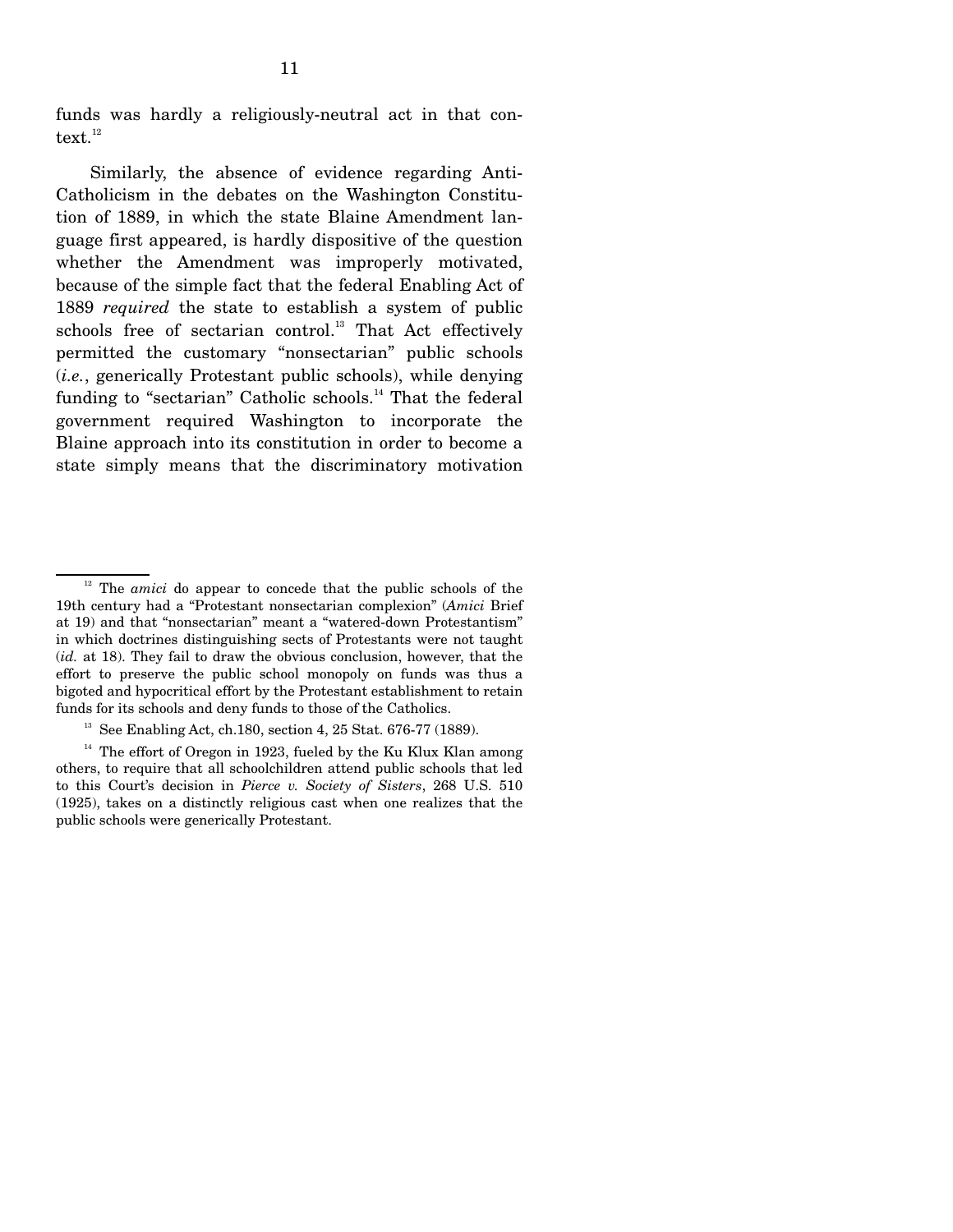existed at least at the federal level and possibly at the state level as well.<sup>15</sup>

 This Court need not go so far as to invalidate Washington's Blaine Amendment *in toto*, but must overrule interpretations of it that conflict with federally-protected rights.<sup>16</sup> Given the current state of federal religion clause jurisprudence, some forms of direct assistance to religious schools *qua* schools would probably still fail to pass federal muster under *Mitchell v. Helms*, and can be similarly foreclosed by state Blaine Amendments. But denying assistance such as Promise Scholarships on a discriminatory basis, where individuals choose religious educational options and where such assistance is clearly permissible under the federal Constitution, $17$  cannot be permitted.

<sup>&</sup>lt;sup>15</sup> In the analogous context of race discrimination, school districts that segregated African-American students pursuant to state law were not immune from suit if plaintiffs could not show evidence the district agreed with the state policy and would have adopted it without state coercion.

<sup>&</sup>lt;sup>16</sup> After all, virtually all state religion clauses were adopted at a time when no one seriously thought the federal religion clauses applied to the states. Accordingly, they were usually intended to provide parallel protections to the Federal Constitution's guarantees of religious liberty. Thus, the failed federal Blaine Amendment itself contained language prohibiting state establishments of religion and protecting free exercise, before going on to forbid aid to sectarian institutions.

 $17$  Similar federal student assistance programs like the G.I. Bill, 38 U.S.C. § 3451 *et seq.*, Pell Grants, 20 U.S.C. § 1070 *et seq.*, and Guaranteed Student Loans, 20 U.S.C. § 1070a *et seq.*, do not exclude ministerial students or students majoring in theology. While virtually all states have student assistance programs similar in many respects to Washington's Promise Scholarships, Washington notes in its Petition for Certiorari that only 14 have statutes that prohibit using public funds to pay for a degree in theology. Pet. at 22.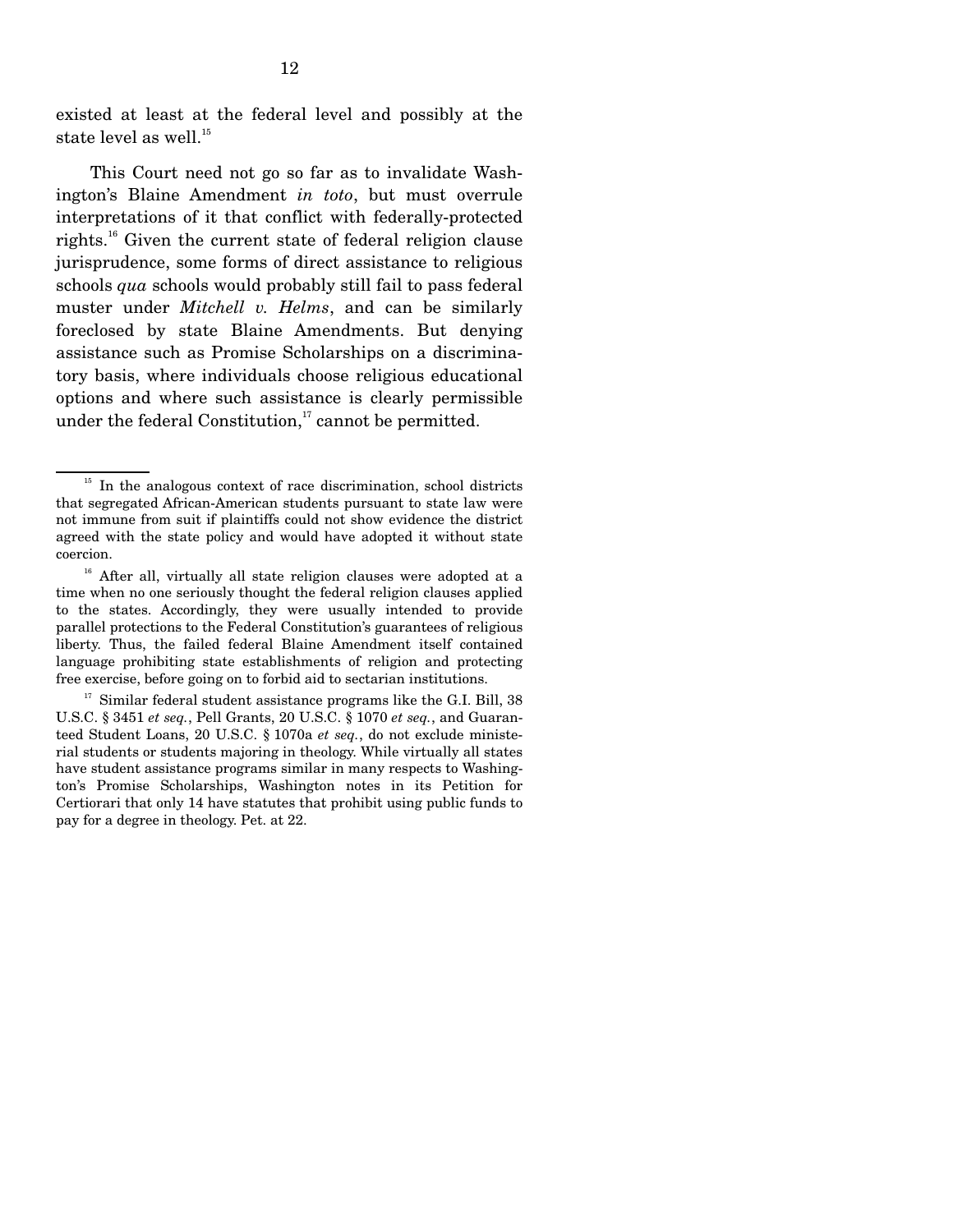### **III. WASHINGTON'S EFFORTS TO CONTROL AND CHANNEL THE FREE AND INDEPENDENT CHOICES OF INDIVIDUALS WITH RESPECT TO RELIGION VIOLATE THE FEDERAL CON-STITUTION.**

#### **A. Introduction**

In *Pierce v. Society of Sisters*, 268 U.S. 510 (1925), this Court rebuffed Oregon's efforts to require that all its schoolchildren attend public schools. In doing so, the Court said:

[W]e think it entirely plain that the Act of 1922 unreasonably interferes with the liberty of parents and guardians to direct the upbringing and education of children under their control. As often hitherto pointed out, rights guaranteed by the constitution may not be abridged by legislation which has no reasonable relation to some purpose within the competency of the State. The fundamental theory of liberty upon which all governments in this Union repose excludes any general power of the State to standardize its children by forcing them to accept instruction from public teachers only. The child is not the mere creature of the State; those who nurture and direct his destiny have the right, coupled with the high duty, to recognize and prepare him for additional responsibilities.

#### 268 U.S. at 534-35.

 *Amici* believe it is this preexisting right to direct the education of their children that underpins and justifies distinguishing between programs in which governments provide assistance directly to schools and those in which assistance is provided to individuals or families to allow them to select schools. In the line of cases commencing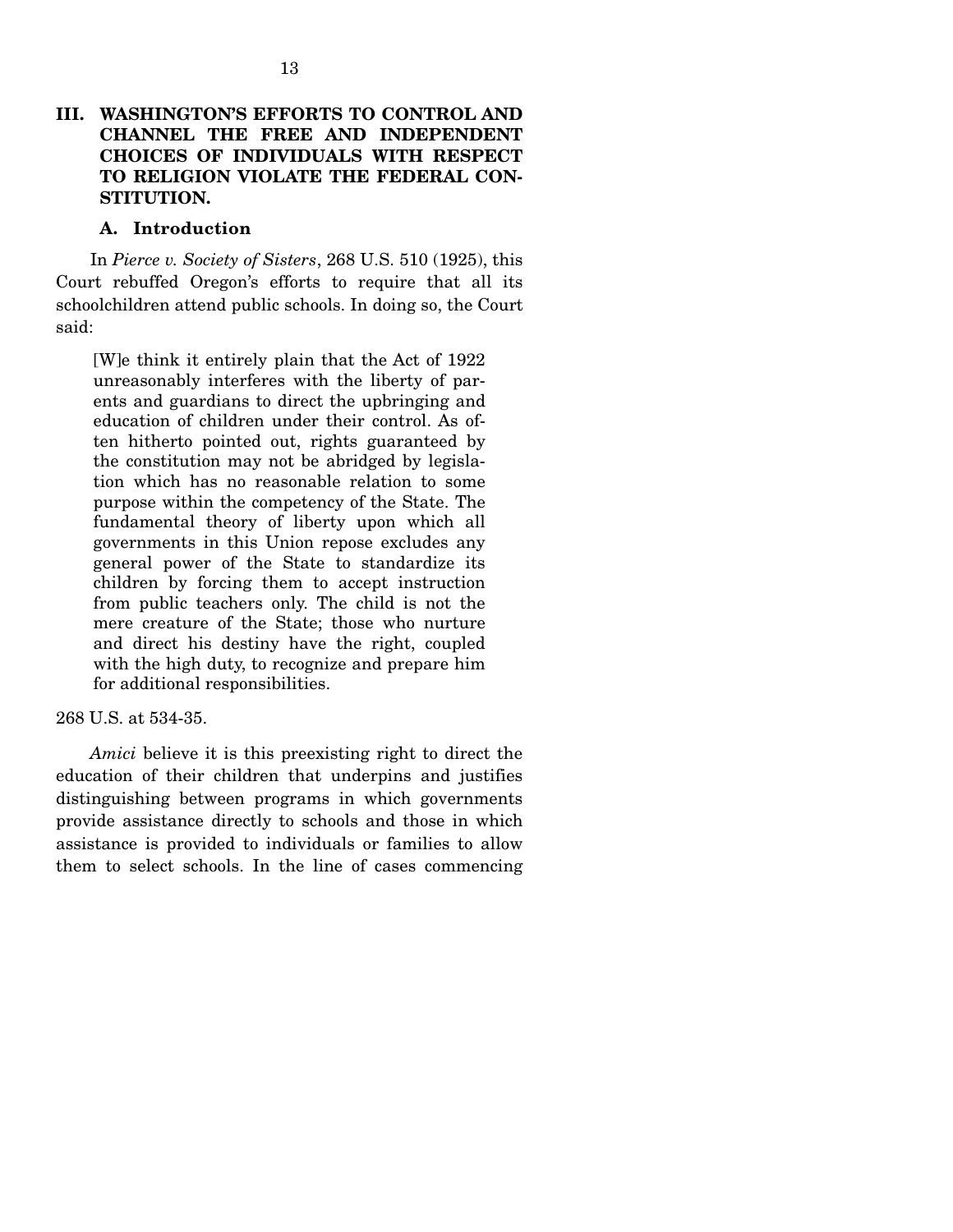with *Everson*, 330 U.S. 1 (1947), continuing through *Board of Ed. v. Allen*, 392 U.S. 236 (1968), *Mueller v. Allen*, 463 U.S. 388 (1983), *Witters*, 474 U.S. 481 (1986), and *Zobrest v. Catalina Foothills School Dist.*, 509 U.S. 1 (1993), and culminating in *Zelman v. Simmons-Harris*, 536 U.S. 639 (2002), this Court has permitted the individual beneficiaries of government programs to select a religious education for themselves or their children, where "any aid . . . that ultimately flows to religious institutions does so only as a result of the genuinely free and independent choices of aid recipients." *Witters*, 474 U.S. at 487.

 By excluding students pursuing theology degrees from religious colleges<sup>18</sup> Washington seeks to exercise "a general power to standardize its children by accepting instruction from [secular] teachers only." Petitioners argue that in limiting their program to secular instruction they are merely enforcing a more rigorous "separation" of church and state. But there can be no question that their actions place those persons wishing to pursue an education containing religious elements for themselves or their children at a significant disadvantage. Petitioners' position reflects a fundamental misunderstanding of their powers

<sup>&</sup>lt;sup>18</sup> Some states such as Colorado exclude all students attending "pervasively religious" colleges from their student assistance programs, rather than just theology students at such colleges. See, for example, *Americans United for Separation of Church and State v. State of Colorado*, 648 P.2d 1072 (Colo. 1982) (upholding under Colorado's Blaine Amendment the inclusion of students at religiously-affiliated but not pervasively-sectarian colleges). These broader exclusions suffer from the same constitutional deficiencies as the narrower Washington exclusion because they discriminate on the basis of religion.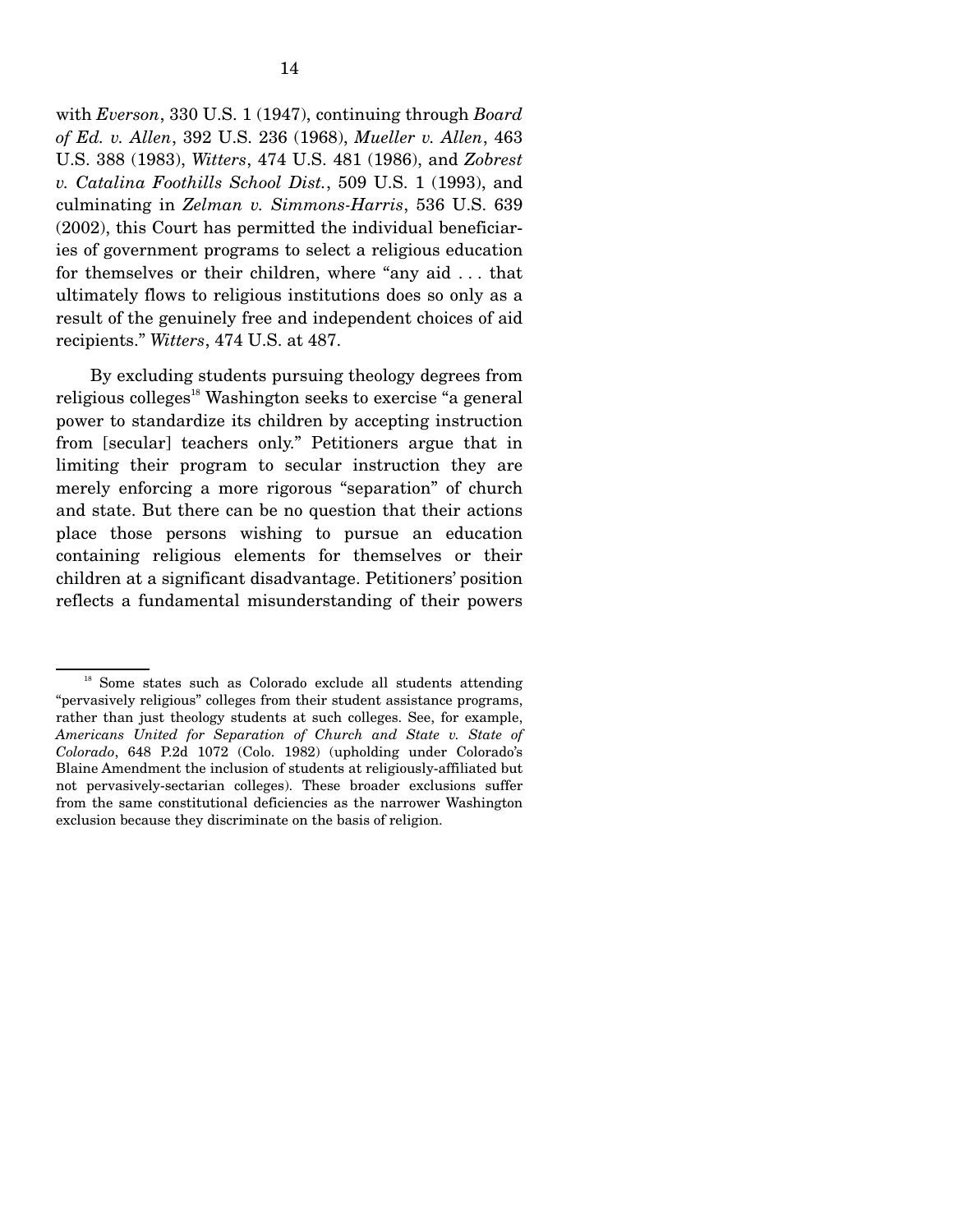to discriminate against religious options and in favor of secular ones.

 Petitioners, as well as those states that have similarly interpreted their religion clauses to preclude individual recipients of educational assistance from selecting religious educational providers, $19$  have fundamentally misunderstood their role with respect to religion. This Court has made clear in its modern religion clause jurisprudence that government-operated schools must be secular, because for such schools to teach religion would reflect governmental endorsement and coerce individuals through the taxing power to support that endorsement.<sup>20</sup> This jurisprudence has of course resulted in the "dereligification" of the formerly Protestant public schools, a development *amici* have supported as a long overdue elimination of religious bias. But just because publiclyoperated schools must be secular does not mean that *privately*-operated schools must be secular if their clientele benefits from public assistance. So long as government is not deliberately using individuals as a means of aiding religion (*i.e.*, not creating one of "the ingenious plans for channeling aid to sectarian schools that periodically reach this Court" (*Committee for Public Education v. Nyquist*, 413 U.S. 756, 785)), "the fact that aid goes to individuals means that the decision to support religious education is

<sup>&</sup>lt;sup>19</sup> See note 7, *supra*, citing cases in which states have taken a nonparallel interpretation to circumvent this Court's interpretation of the Establishment Clause.

20 See, e.g*.*, *Sch. Dist. of Abington Township v. Schempp*, 374 U.S. 203 (1963) (outlawing mandated prayer in public schools), and *Lee v. Weisman*, 505 U.S. 577 (1993) (outlawing school-sponsored prayer at graduation ceremonies).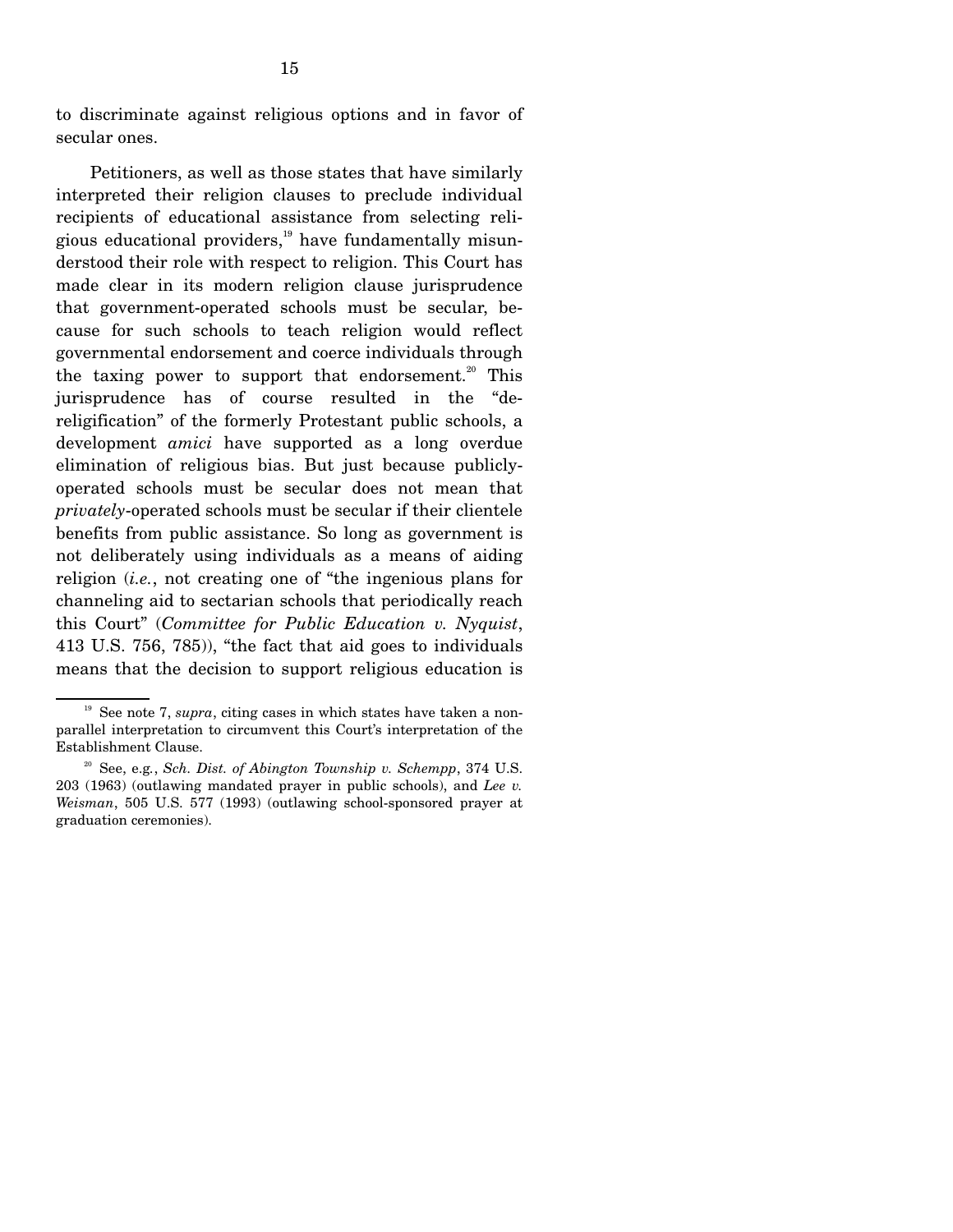made by the individual, not the State." *Witters*, 474 U.S. at 488. Under *Pierce* and *Meyer v. Nebraska*, 262 U.S. 390 (1923), parents are ultimately responsible for the education of their children and have every right to teach them, either directly or through surrogates, about religion, without the state questioning whether they are "indoctrinating" their offspring. Empowering parents, or individuals such as Joshua Davey, through a religiously-neutral program of financial assistance that allows them to effectively exercise their pre-existing right to direct their own or their children's education does not constitute state aid to religion.

### **B. Petitioners Wrongly Characterize the Ninth Circuit's Decision Below as Requiring the State To Subsidize Davey's Right To Pursue a Degree in Theology.**

Citing *Maher v. Roe*, 432 U.S. 464 (1977); *Harris v. McRae*, 448 U.S. 297 (1980); *Regan v. Taxation Without Representation*, 461 U.S. 540 (1983); *Rust v. Sullivan*, 500 U.S. 173; and *Nat'l Endowment for the Arts v. Finley*, 524 U.S. 569 (1998), for the proposition that the government's decision not to fund the exercise of a fundamental right does not infringe that right, Petitioners contend that this case falls squarely within that category. Their argument fundamentally misunderstands those cases and the nature of what Washington has done in applying its Blaine Amendment to exclude Davey from the scholarship program's benefits. While nothing in the federal Constitution requires Washington to provide Promise Scholarships to any individuals at all, nor prevents Washington from funding individuals in specified classes defined by a religiously-neutral line such as whether they attend public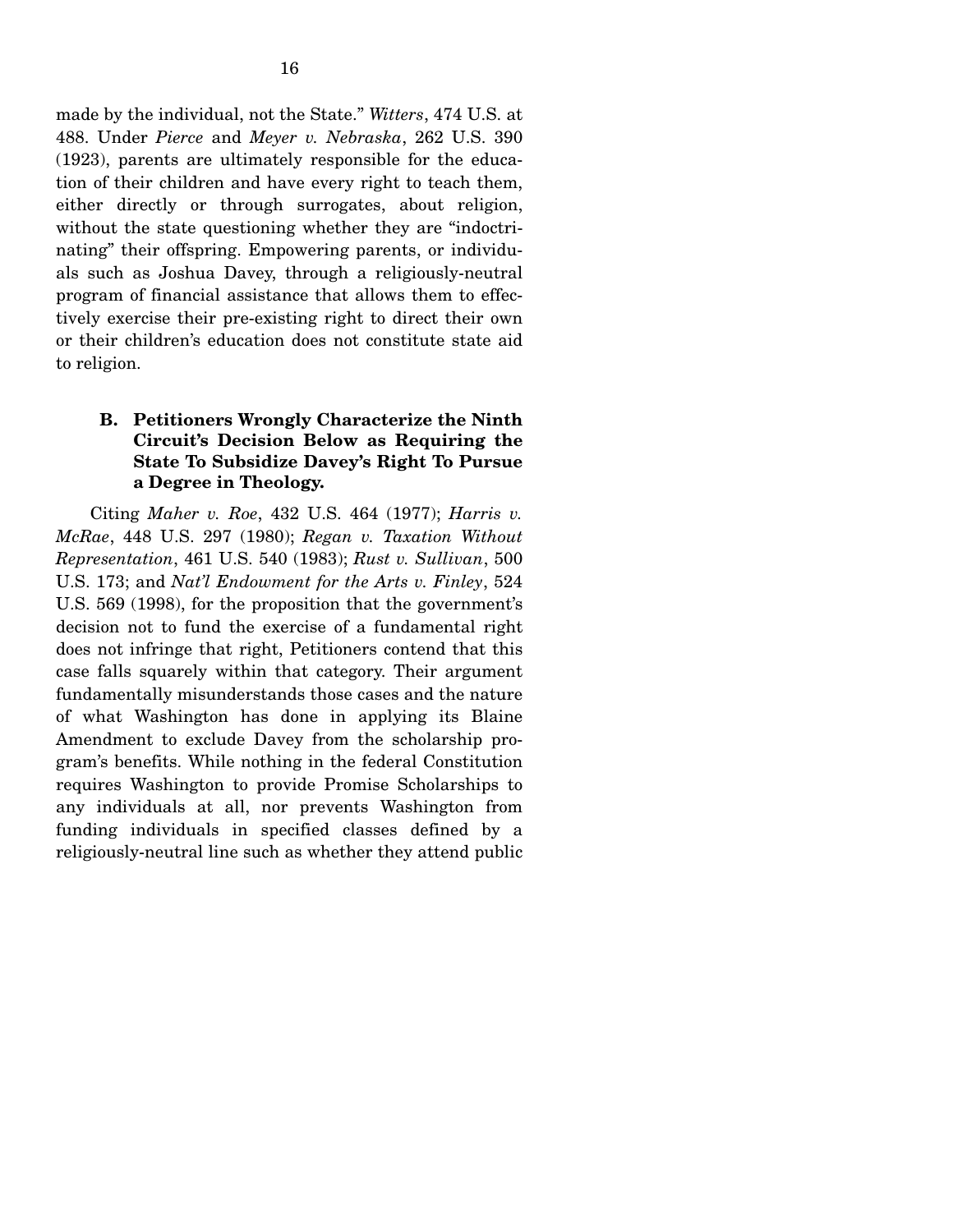colleges or study engineering, Washington has excluded Davey pursuant to a line drawn on the basis of religion. He is excluded because he chose to pursue a religious vocation.

 Just as the University of Missouri did not have to provide free meeting rooms to student groups in *Widmar v. Vincent*, 454 U.S. 263 (1981), once it did so this Court held that it could not deny such facilities to religious student groups, nor rely on its state Blaine Amendment as a justification for the discrimination. Similarly, just as the University of Virginia did not have to subsidize student publications in *Rosenberger v. Rectors & Visitors of the University of Virginia*, 515 U.S. 819 (1995), once it did so, this Court held that it could not refuse to fund publications taking a religious perspective.<sup>21</sup> Once Washington chose to provide scholarships for its residents attending colleges in Washington, it could not deny them scholarships on the basis of religion, nor can it justify such discrimination against religion in general on the basis of its Blaine Amendment.<sup>22</sup> In short, while Washington has no affirmative obligation to subsidize any of its citizens' rights to pursue particular degrees, once it starts

21 See also *Bd. of Ed. of Westside Comm. Schools v. Mergens*, 496 U.S. 226 (1990); *Lamb's Chapel v. Center Moriches Union Free Sch. Dist.*, 508 U.S. 384 (1993); and *Good News Club v. Milford Central Sch.*, 533 U.S. 98 (2001).

<sup>&</sup>lt;sup>22</sup> *Amici* cannot help from noting the irony that the Blaine Amendments, designed to preserve Protestant hegemony over the public schools and public fisc. against Catholic challenges, have transmuted over the years into engines for discrimination against religion in general.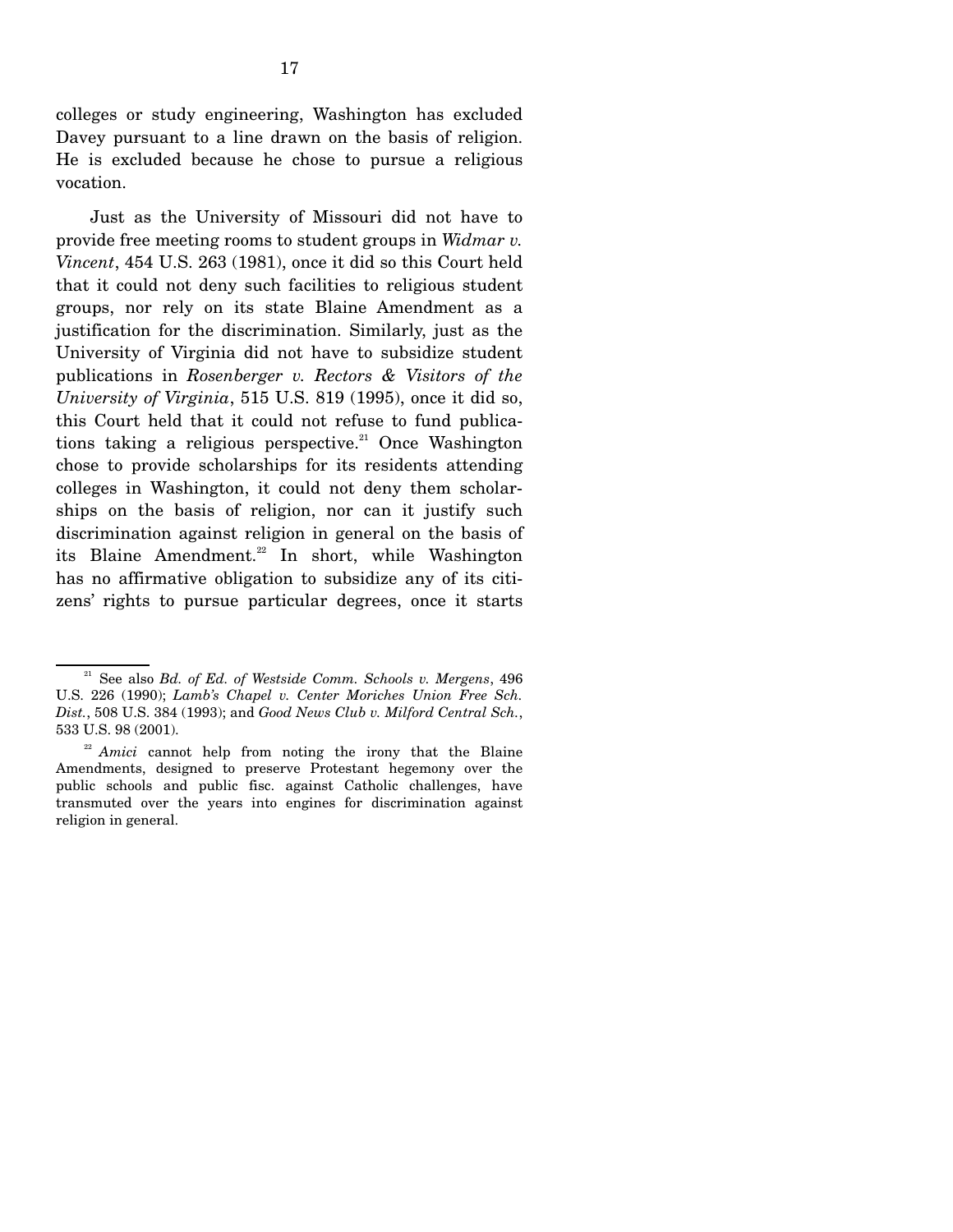subsidizing some of its citizens it becomes obligated not to deny subsidies to others on an unconstitutional basis.

 Petitioners' reliance on the *Maher* line of cases misconstrues those decisions and their relationship to Washington's discriminatory classification scheme, as the Ninth Circuit correctly concluded below. While these cases quite properly distinguish between burdening a constitutional right, as occurred in *Meyer* and *Pierce*, and failing to subsidize one, they also recognize that the refusal to subsidize cannot be on the basis of a suspect classification. See, e.g., *Regan*, 461 U.S. 540, 548 (noting "[t]he case would be different if Congress were to discriminate invidiously in its subsidies in such a way as to 'aim . . . at the suppression of dangerous ideas'") (quoting *Cammarano v. United States*, 358 U.S. 498, 513 (1959)). In denying Davey the Promise Scholarship because he wished to major in theology taught from a religious perspective, Washington discriminates invidiously in its subsidies, treating the religious perspective as a dangerous idea requiring suppression.

 In *Harris v. McRae*, 448 U.S. 297 (1980), the sequel to *Maher*, this Court rejected the claim that by funding childbirth services for indigent women the government violated equal protection principles by refusing to fund their abortions. Saying that "[t]he guarantee of equal protection . . . is a right to be free of invidious discrimination in statutory classifications and other governmental activity," 448 U.S. at 322, this Court held that financial need is not a constitutionally suspect classification subject to strict scrutiny. Religion, however, is a constitutionally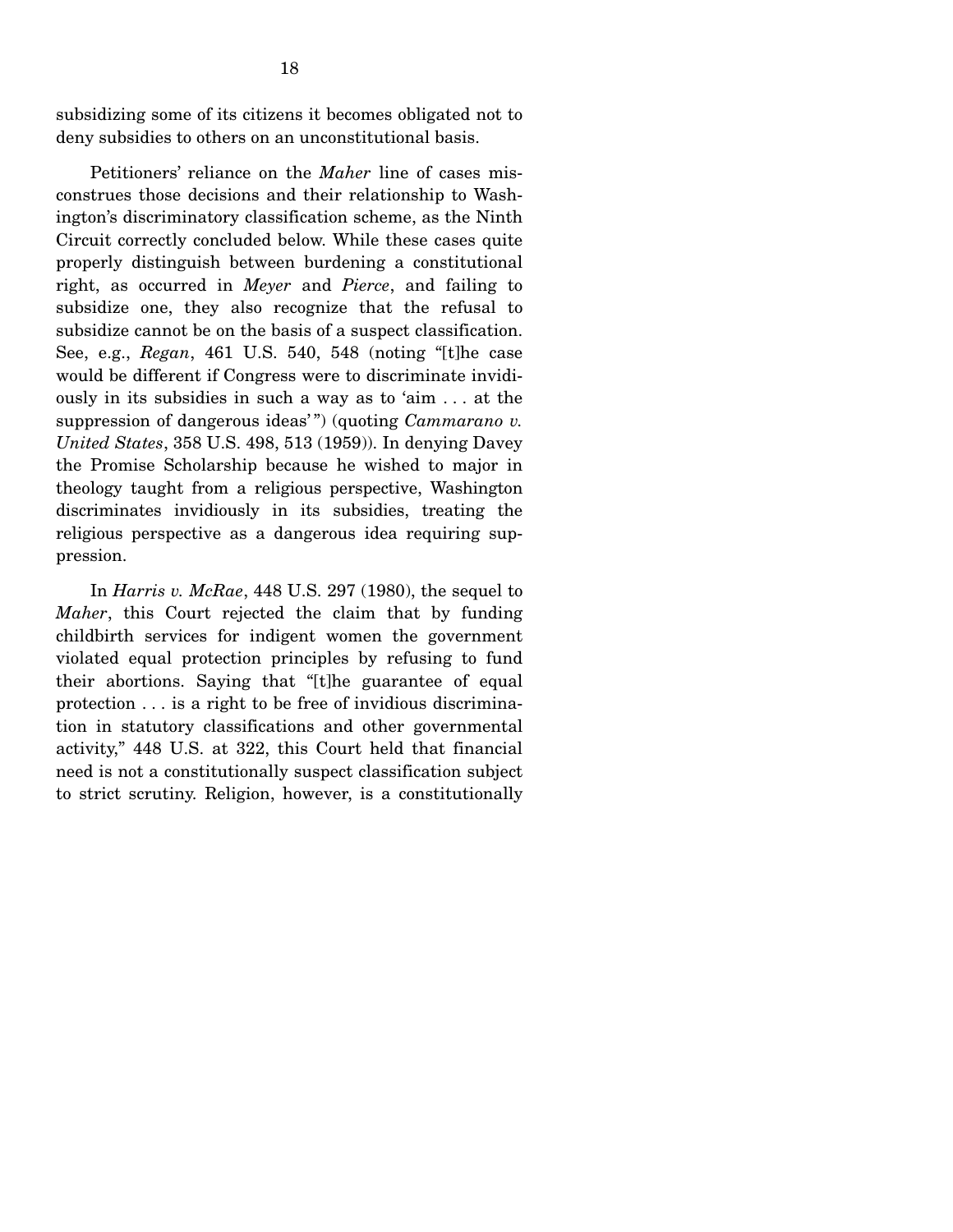suspect classification, $23$  and the free exercise of religion a constitutionally protected right. While in *Harris*, this Court held that Congress was permitted to "establish incentives that make childbirth a more attractive alternative than abortion for persons eligible for Medicaid," 448 U.S. at 324, Washington is not permitted to establish incentives that encourage students to pursue a secular education by discriminating against religion.<sup>24</sup>

 Nor is the decision below a case involving government speech, as Petitioners and their *amici* seek to characterize it. By subsidizing the educations of the scholarship recipients, Washington is not itself the provider of the education, except where the recipients select a public college or university, in which case the Establishment Clause independently prohibits the state from teaching about religion or a particular religion from a viewpoint of religious truth. The Ninth Circuit below found that "pursuing a course of study of one's own choice" is part of "the expressive conduct, creative inquiry, and the free exchange of ideas [that] the educational enterprise is all about." *Davey v. Locke*,

23 See section III. F., *infra*.

<sup>&</sup>lt;sup>24</sup> *Amici* are not arguing that Petitioners violate the constitution by discriminating on the basis of religion by funding and operating secular public schools and universities, because the Establishment Clause quite properly requires that such institutions be secular because the government is operating them. But where as here the government does not operate the institutions, the government has no right to encourage, nor rational basis for encouraging, individuals to choose secular schools or programs. The First Amendment is intended to keep the government neutral in matters of faith, not only by ensuring that governmental institutions be religiously-neutral, but also by ensuring that government not encourage or discourage private choices that may be influenced by religion.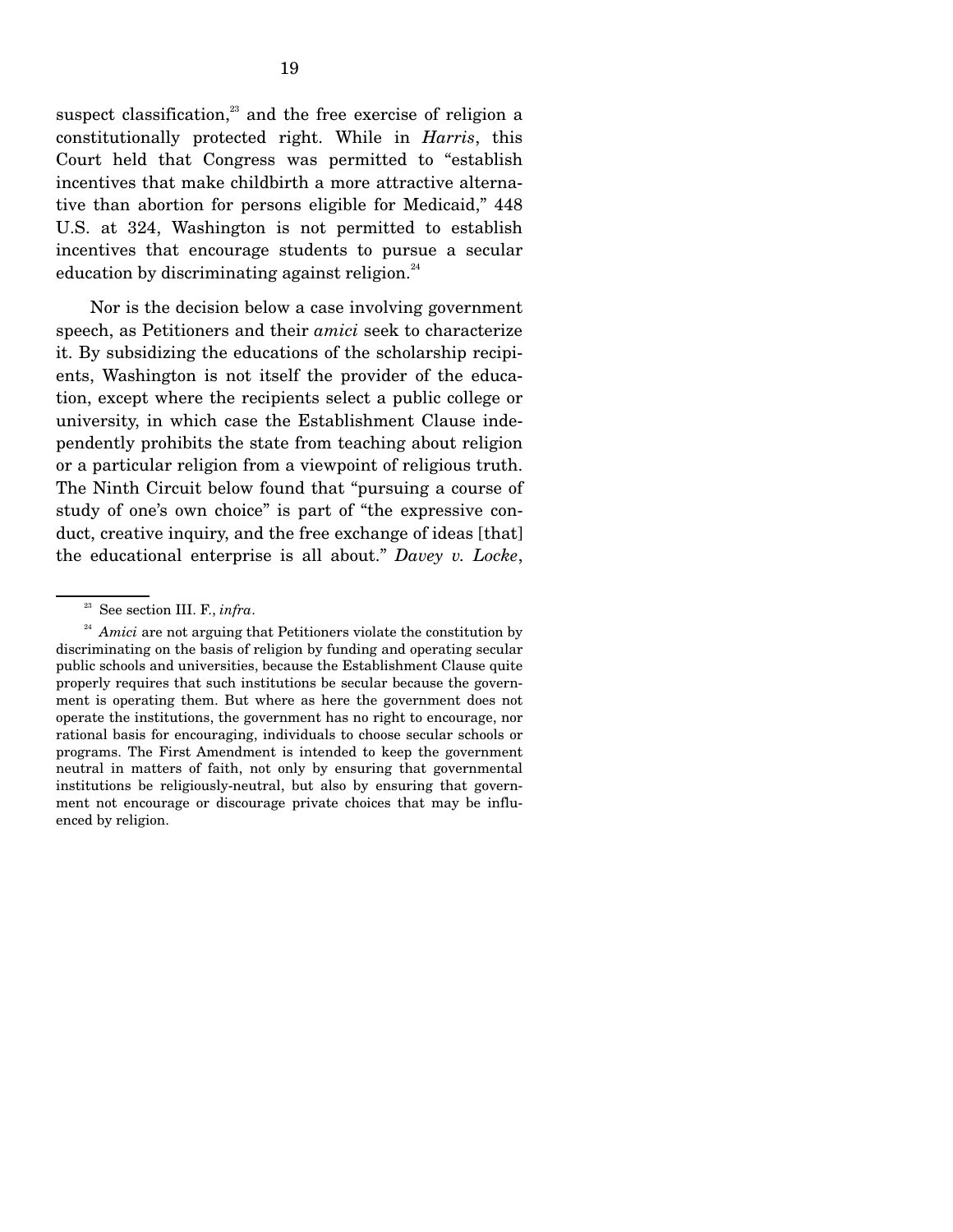299 F.3d 748, 755 (2002). The state has no more business encouraging students to approach religion from a secular viewpoint in theology majors than it would in encouraging them to approach religion classes from a religious viewpoint.

### **C. The Ninth Circuit Correctly Held That Washington Violated Davey's Right to Free Exercise of Religion.**

 It is often the case that a classification made on a prohibited basis violates multiple federal constitutional protections. Cases such as this one involving discrimination based on religion frequently do so, because religion is not only the special concern of the First Amendment's two religion clauses, see, e.g., *Everson*, 330 U.S. 1 (1947) (Establishment Clause), and *Church of the Lukumi Babalu Aye v. City of Hialeah*, 508 U.S. 520 (1993) (Free Exercise Clause), but also frequently involves speech implicating the Free Speech Clause, see, e.g., *Rosenberger*, 515 U.S. 819 (1995), and constitutes a suspect classification for purposes of the Fourteenth Amendment's Equal Protection Clause, see, e.g., *Niemotko v. Maryland*, 340 U.S. 268, 272  $(1951)^{25}$  Washington's efforts to exclude Davey for choosing to pursue a religion major at a religious college violates all of these provisions. The Ninth Circuit's decision focuses primarily on the Free Exercise

<sup>&</sup>lt;sup>25</sup> See also *United States v. Armstrong*, 517 U.S. 687, 716 (1996); *Bd. of Ed. v. Grumet*, 512 U.S. 687, 715 (1994); *Burlington N. R.R. Co. v. Ford*, 504 U.S. 648, 650 (1992); and Volokh, *Equal Treatment Is Not Establishment*, 13 Notre Dame J. L. & Pol. 341 (1999).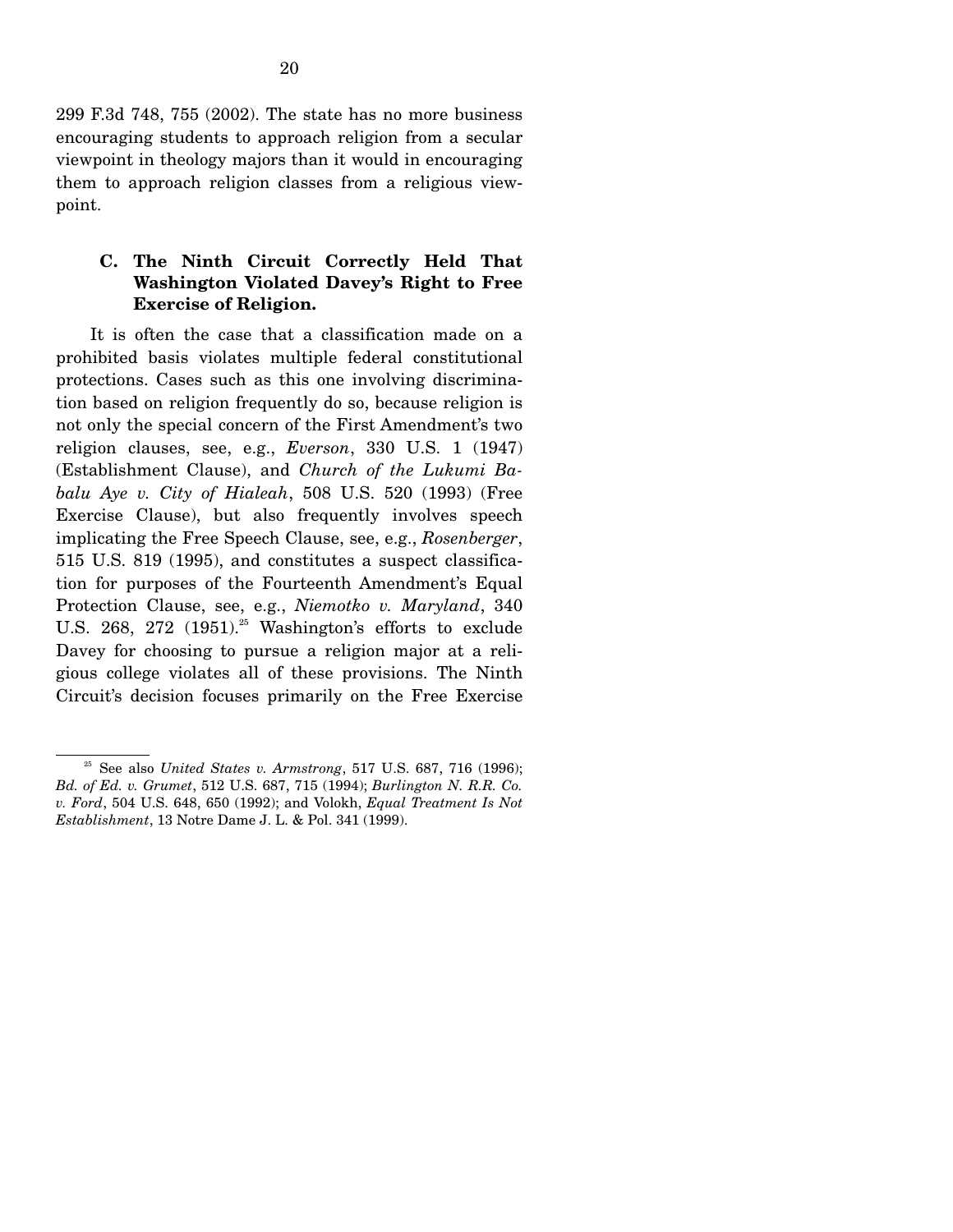Clause and correctly concludes that Washington violates the clause through application of its Blaine Amendment.

 In *Lukumi*, 508 U.S. 520 (1993), Justice Kennedy opened his opinion for the Court by saying, "The principle that government may not enact laws that suppress religious belief or practice is so well understood that few violations are recorded in our opinions." 508 U.S. at 520. In that case, this Court concluded that the challenged laws had an impermissible object, the suppression of Santeria religious practices, and pursued their asserted secular ends only with respect to conduct motivated by religious belief. In the case under review, the interpretation of the Washington Constitution and its implementation in Wash. Rev. Code section 28B.10.814<sup>26</sup> differs from the city of Hialeah's actions in only two ways: first, in seeking to suppress religion in general rather than a particular religion; and second, in doing so overtly rather than trying to camouflage its motives in secular garb. Surely these differences cannot be a basis justifying a different outcome.

 Washington treats all religions alike in denying their adherents aid if pursuing a theology/religion degree.<sup>27</sup> The only religion majors the state will fund are those pursuing their studies from a secular point of view. Washington

 $26$  That section provides in relevant part that "[n]o aid shall be provided to any student who is pursuing a degree in theology."

 $27$  As this Court said in *Lukumi*, "At a minimum, the protections of the Free Exercise Clause pertain if the law at issue discriminates against some *or all* religious beliefs or regulates or prohibits conduct because it is undertaken for religious reasons." 508 U.S. at 532 (emphasis added).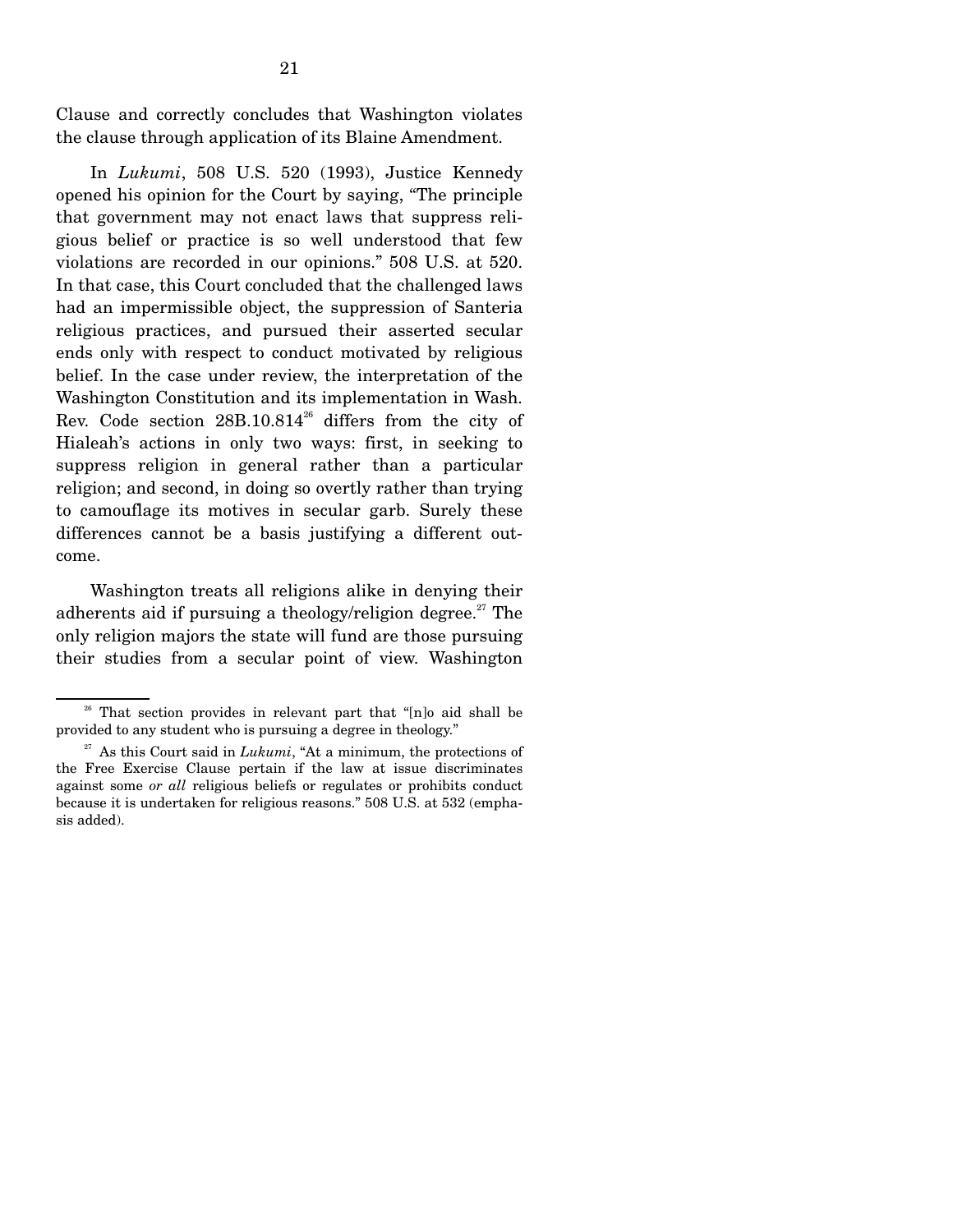makes no efforts to hide that this is what it is doing; instead, it seeks to justify its actions as implementing the more thoroughgoing separation of church and state supposedly mandated by its constitution. Tennessee offered a similar rationale for denying ministers the right to participate as legislators and delegates to constitutional conventions, a position this Court rejected as violating the First Amendment in *McDaniel v. Paty*, 435 U.S. 618 (1978). As Justice Brennan said in his concurring opinion in *McDaniel*, the Free Exercise Clause was violated because "government may not use religion as a basis of classification for the imposition of duties, penalties, privileges or benefits." 435 U.S. at 639 (Brennan, J., concurring). See also *Employment Division v. Smith*, 494 U.S. 872, 877 (1990), in which this Court said that under the Free Exercise Clause "[t]he government may not . . . impose special disabilities on the basis of religious views or religious status." Unlike *Smith*, which involved secular

objectives pursued using religion-neutral criteria, in this case Washington uses religious criteria to pursue an objective that is anything but religiously-neutral. It puts individuals pursuing religious studies from a religious perspective at a disadvantage against individuals pursuing all other studies, including religious studies from a secular perspective.

### **D. Washington Violates the Free Speech Clause By Engaging in Viewpoint Discrimination When It Excludes Theology Majors.**

Education is essentially speech. It is communication between teachers and students, usually occurring in the confines of a school or college. Just as the Free Speech Clause prevents government from banning private schools,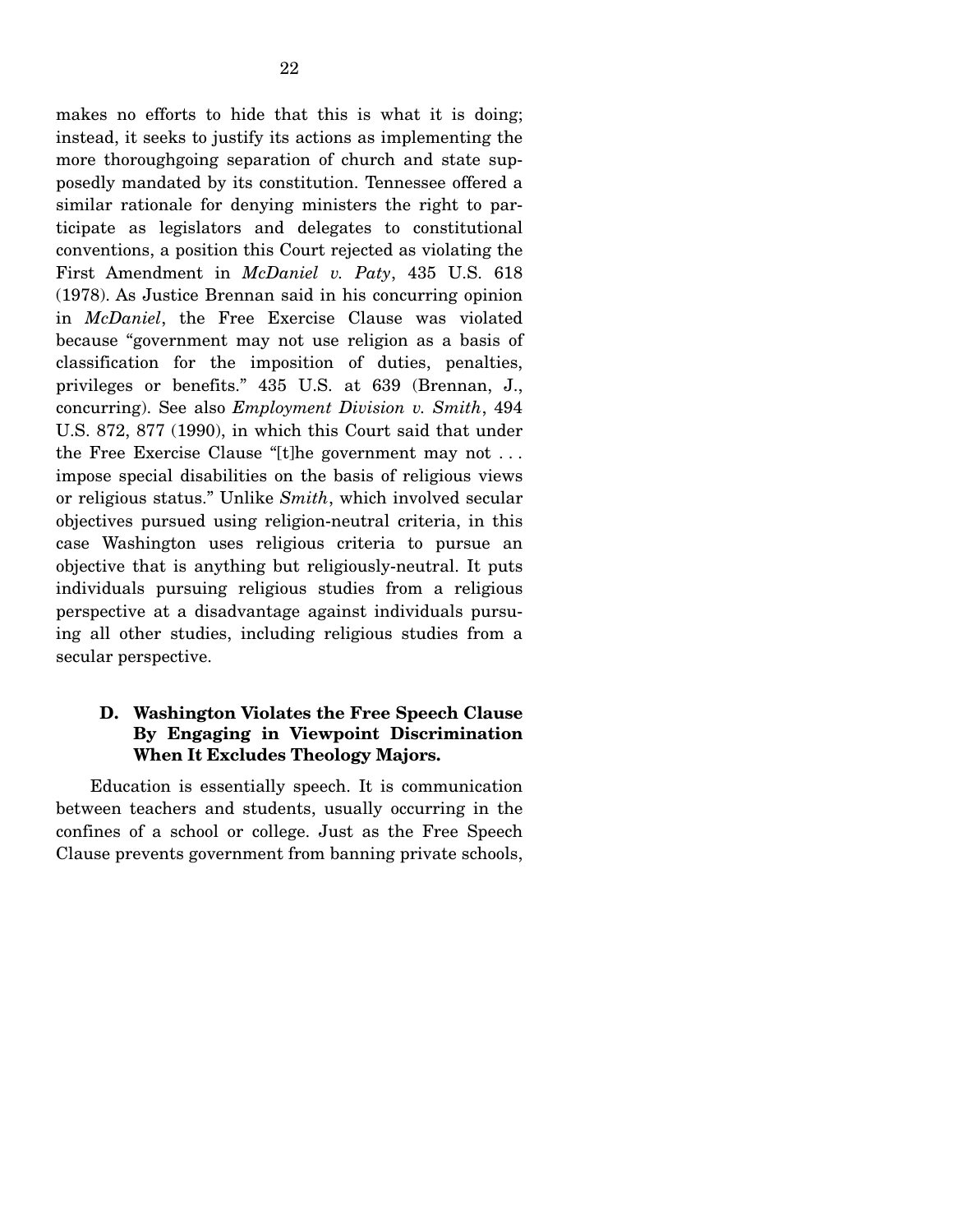it prevents government from banning religious schools. In *Griswold v. Connecticut*, 381 U.S. 479, 482-83, this Court said that "the State may not, consistently with the spirit of the First Amendment, contract the spectrum of available knowledge. The right of freedom of speech and the press includes not only the right to utter or to print, but the right to distribute, the right to receive, the right to read and freedom of inquiry, freedom of thought, and freedom to teach – indeed, the freedom of the entire university community." *Rosenberger* applied these free speech principles to government action subsidizing secular viewpoints but denying equal treatment to religious viewpoints. Just as the University of Virginia was under no obligation to subsidize any viewpoints, but couldn't exclude those that were religious once it undertook to subsidize all others, so Washington, having undertaken to subsidize theology classes and majors taught from a secular viewpoint, cannot refuse to subsidize Davey's choice of theology taught from a religious viewpoint.

 By excluding otherwise qualified students of theology from a merit-based program whose purpose is not to advance any particular field of knowledge, Washington has also violated Davey's academic freedom as protected by the Free Speech Clause. "Academic freedom, though not a specifically enumerated constitutional right, long has been viewed as a special concern of the First Amendment." *Regents of the Univ. of California v. Bakke*, 438 U.S. 265, 312 (1978) (Powell, J., concurring). Academic freedom properly functions to prevent the government from influencing the marketplace of ideas by invidiously supporting or disfavoring particular viewpoints. It denies the government's authority to limit, burden, or otherwise discourage citizens' access to readily available information, unless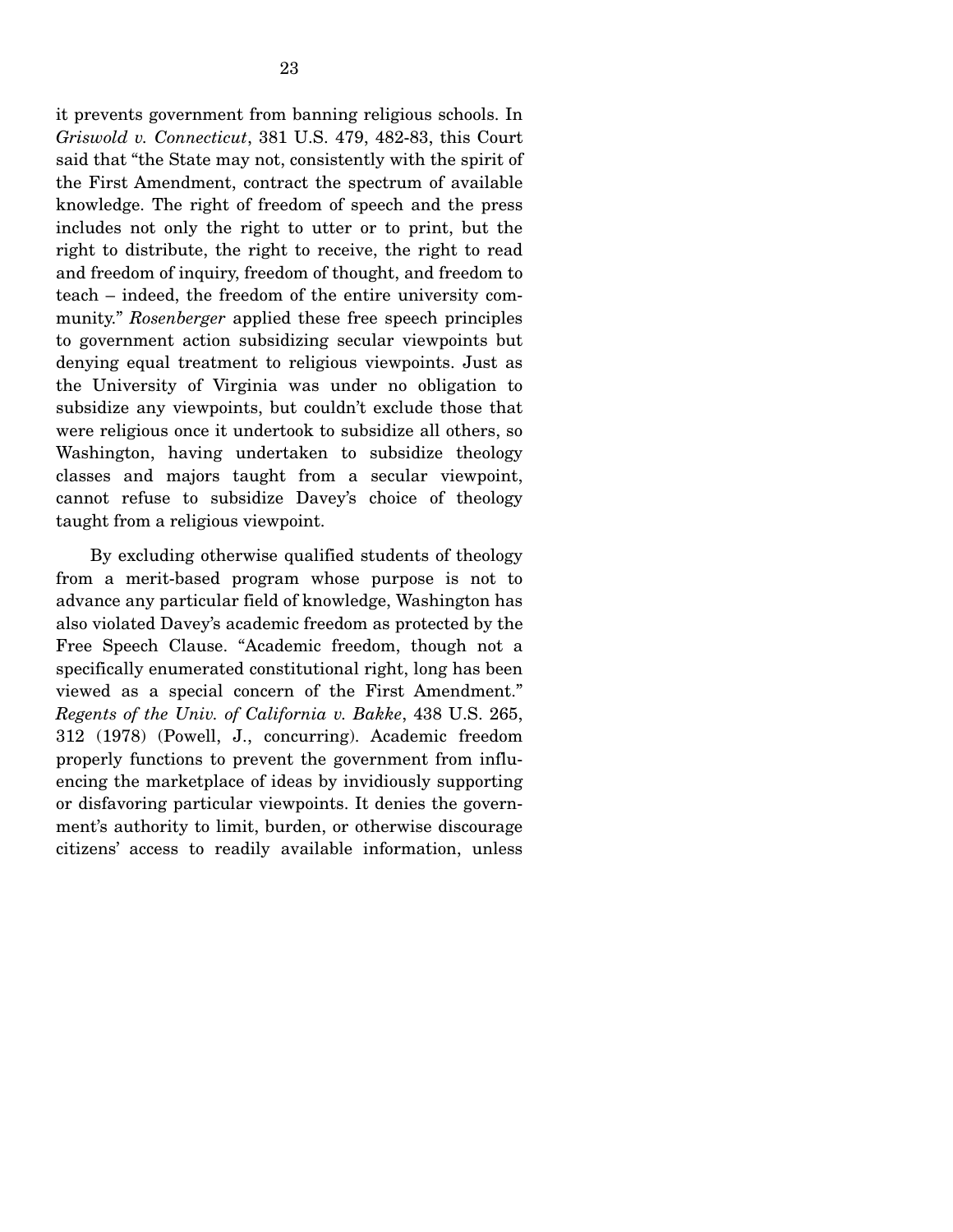that information is itself unprotected by the First Amendment. See *United States v. American Library Ass'n*, 123 S. Ct. 2297 (2003).

 Davey was denied his scholarship for no reason other than that the government has singled out theological studies for special disfavor. In so doing, Washington artificially burdens the choice of any scholarship recipient who might desire to study theology, thereby violating the principle of academic freedom. Washington's limitation visà-vis theology programs plainly interferes with the free "marketplace of ideas" that academic freedom is intended to promote and protect.<sup>28</sup>

#### **E. Washington Violates the Establishment Clause By Inhibiting Religion.**

Ever since *Everson*, this Court's initial application of its religion clause jurisprudence to the states, this Court has recognized that the religious neutrality mandated by the Establishment Clause requires evenhanded treatment of religion and non-religion, not just an absence of a preference for one religion or another. "[The First Amendment] requires the state to be a neutral in its relations with groups of believers and non-believers; it does not require the state to be their adversary. State power is no more to be used so as to handicap religions than it is to favor them." *Everson*, 330 U.S. at 18. Yet handicapping

28 See *Healy v. James*, 408 U.S. 169, 180-81 (1972) ("the college classroom with its surrounding environs is peculiarly the 'marketplace of ideas,' and we break no new ground in reaffirming this Nation's dedication to academic freedom").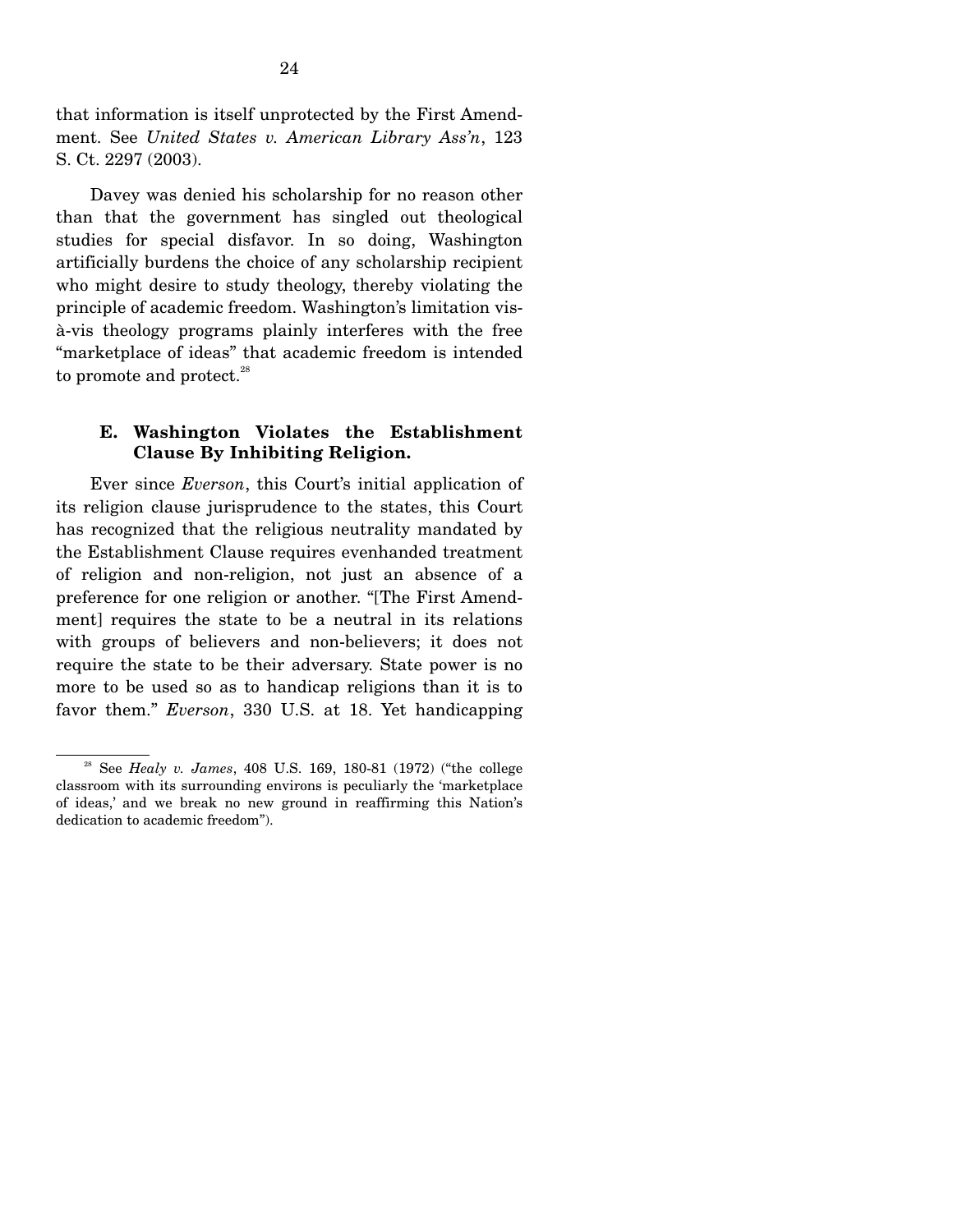religion is precisely what Washington has sought to do in this case.

 Religious neutrality is, of course, the underpinning of this Court's longstanding *Lemon* test for assessing Establishment Clause cases. $^{29}$  While that test has undergone restatement in recent years, see *Agostini v. Felton*, 521 U.S. 203 (1997), its core of evenhandedness has remained intact – government may not engage in actions that have the primary effect of advancing *or inhibiting* religion. Nor, under the "endorsement" aspect of the test, may government express endorsement *or disapproval* of religion.<sup>30</sup> In this case, Washington's interpretation and application of its Blaine Amendment plainly has the primary effect of inhibiting religion and clearly conveys an unmistakable message of disapproval.

 If a private school student such as Joshua Davey wants to pursue a theology major, as opposed to any other major under the sun, then he must give up his entitlement to the Promise Scholarship. It is solely because theology involves religion that this occurs, and places religion at a disadvantage vis-à-vis non-religion. If Davey desired to

29 In *Lemon v. Kurtzman*, 403 U.S. 602 (1971), this Court formulated the test for programs under the Establishment Clause as requiring that a program have a secular legislative purpose, have a primary effect that neither advances *nor inhibits* religion, and not foster excessive governmental entanglement with religion.

30 E.g., *Capitol Square Rev. & Advisory Bd. v. Pinette*, 515 U.S. 753, 778 (1995) (O'Connor, J., concurring in the judgment); *Bd. of Ed. v. Grumet*, 512 U.S. 687, 720 (1994) (O'Connor, J., concurring in part and concurring in the judgment); *Bd. of Ed. v. Mergens*, 496 U.S. 226, 249 (1990); *Edwards v. Aguillard*, 482 U.S. 578, 585 (1987); and *Wallace v. Jaffree*, 472 U.S. 38, 56 (1984).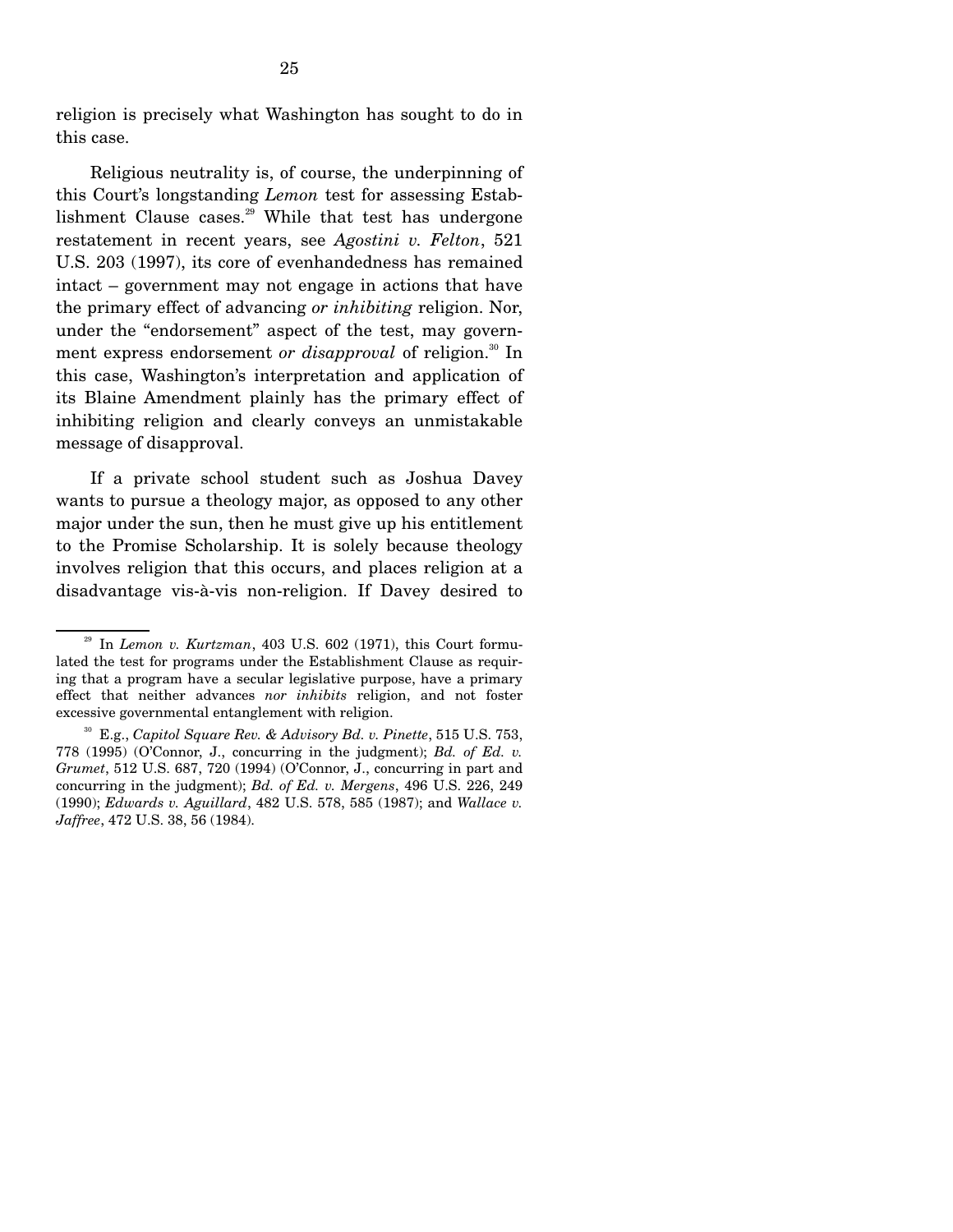study sociology or economics from a Marxist point of view (including one that taught Marxism as "truth") and learn how religion is the opiate of the masses, he could do so without risking his Promise Scholarship. This result is far removed from some abstract notion of the separation of church and state. It has a primary effect of disadvantaging religion in the marketplace of ideas that is the university.<sup>31</sup> In exactly the same way that the Blaine Amendments were intended to preserve the advantages of the Protestant (public) schools over their Catholic (non-public) counterparts, Washington's Blaine Amendment now serves to preserve the advantages of non-religion over religion by channeling the choices of individuals toward non-religious majors and away from religious ones. The Establishment Clause cannot permit this.

### **F. Washington's Discrimination Based on Religion Violates the Equal Protection Clause.**

The Equal Protection Clause, by designating certain classifications as suspect and strictly scrutinizing them, asserts that certain characteristics should not be the basis for governmental action. This Court has often said that religious discrimination violates the Equal Protection Clause.<sup>32</sup> *Amici* believe that religion should constitute a

31 It is as if in *Nat'l Endowment for the Arts v. Finley*, 524 U.S. 569 (1998), the federal government could subsidize the art of Robert Mapplethorpe and Andres Serrano disparaging Christianity, but deny funding to any artist painting from a religious perspective.

32 See, e.g., *United States v. Armstrong*, 517 U.S. 687, 715 (1996); *Burlington N. R.R. Co. v. Ford*, 504 U.S. 648, 650 (1992); *Niemotko v. Maryland*, 340 U.S. 268, 272 (1951); and *American Sugar Refining Co. v. Louisiana*, 179 U.S. 89, 92 (1900).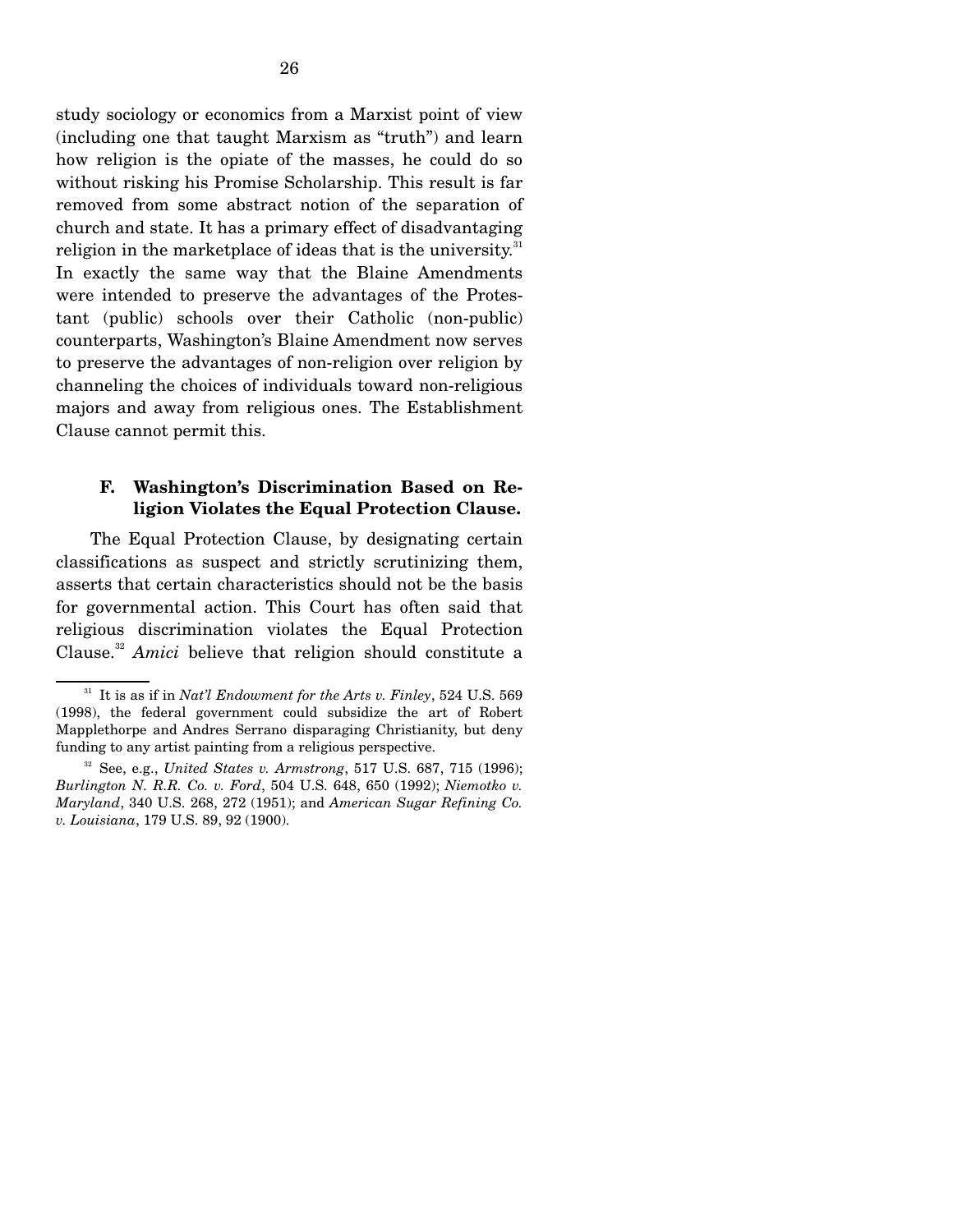suspect classification in the circumstances of this case, and that Washington cannot provide a compelling justification for discriminating against religion.

 Though this Court has in modern days gone far towards reducing government-sponsored religious discrimination, there can be no serious question but that the history of public education in the states (where the plenary authority for education resides) is replete with examples of religious bias, of which the Blaine Amendments are but one aspect. Were this not the case, this Court would never have been called upon to adjudicate so many Establishment Clause cases. In many circumstances, the Equal Protection Clause presents a straightforward way of identifying and rectifying religious discrimination, in much the same way that the Clause has dealt with the prevalence of race discrimination.<sup>33</sup> Particularly in programs providing assistance to individuals or families rather than institutions where the concerns of government sponsorship or endorsement of religion are

<sup>&</sup>lt;sup>33</sup> Some of the confusion characterizing this Court's religion clause jurisprudence might be dispelled by use of equal protection analysis. For example, *Sherbert v. Verner*, 374 U.S. 398 (1963); *Thomas v. Review Bd.*, 450 U.S. 707 (1981); and *Hobbie v. Unemployment Appeals Comm*., 480 U.S. 136 (1987), might appear to be inconsistent with *Employment Div. v. Smith*, 492 U.S. 872 (1990) (holding that a classification must be based upon religion to be actionable under the religion clauses). This has resulted in the *Sherbert* line of cases as being viewed as exceptions requiring neutral rules to accommodate religion. They could, however, also be viewed as discrimination cases, to the extent that non-religious excuses for failing to meet the religion-neutral requirements were accepted while religious excuses were not. Similarly, *Walz v. Tax Comm.*, 397 U.S. 664 (1970), upholding tax exemptions for church property, can be analyzed as a case refusing to single out religious institutions from the class of institutions afforded tax relief.